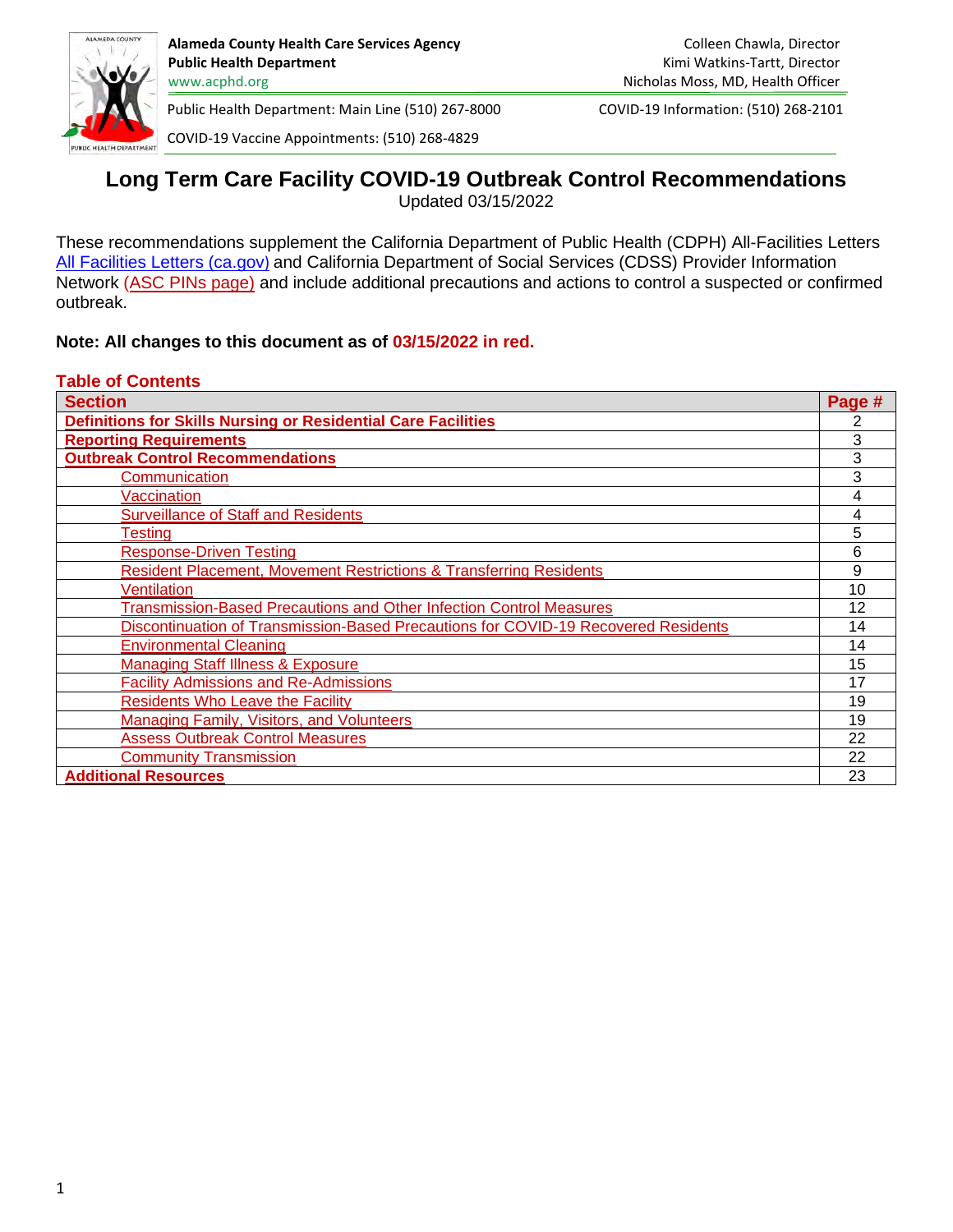

COVID-19 Vaccine Appointments: (510) 268-4829

# **Definitions for Skilled Nursing or Residential Care Facilities**

<span id="page-1-0"></span>**Confirmed COVID-[1](#page-1-1)9 Outbreak LTCF: ≥1 facility-acquired<sup>1</sup> COVID-19 case in a resident.** 

### **Other Reportable Events:**

- $\geq$  [2](#page-1-2)1 probable<sup>2</sup> or confirmed COVID-19 case in a resident or Health Care Personnel (HCP)
- or ≥3 cases of acute illness compatible with COVID-19 in residents with onset within a 72-hour period. [3](#page-1-3)

**Clinical Criteria for Probable COVID-19:** at least one of the following symptoms: new or worsening cough, shortness of breath or difficulty breathing, new olfactory/taste disorder(s); **OR** at least two of the following symptoms: fever (measured or subjective), chills, rigors, myalgia, headache, sore throat, nausea, vomiting, diarrhea, fatigue, congestion, or runny nose.

**Epidemiologic linkage:** One or more of the following exposures in the prior 14 days: Close contact with a confirmed or probable case of COVID-19 disease; Member of a risk cohort as defined by public health authorities during an outbreak. [Coronavirus Disease 2019 \(COVID-19\) 2021 Case Definition | CDC](https://ndc.services.cdc.gov/case-definitions/coronavirus-disease-2019-2021/)

**Fully vaccinated:** refers to a person who is: ≥2 weeks following receipt of the second dose in a 2-dose series, or ≥2 weeks following receipt of one dose of a single-dose vaccine.

**Up to date:** a person who has received all recommended COVID-19 vaccines, including any booster dose(s) when eligible. [CDC Clinical considerations - COVID-19 Vaccines](https://www.cdc.gov/vaccines/covid-19/clinical-considerations/covid-19-vaccines-us.html?CDC_AA_refVal=https%3A%2F%2Fwww.cdc.gov%2Fvaccines%2Fcovid-19%2Finfo-by-product%2Fclinical-considerations.html) 

**HCP with Higher Risk Close Contact:** HCP with prolonged close contact with a patient, visitor, or HCP with confirmed SARS-CoV-2 infection.

[Interim Guidance for Managing Healthcare Personnel with SARS-CoV-2 Infection or Exposure to SARS-](https://www.cdc.gov/coronavirus/2019-ncov/hcp/guidance-risk-assesment-hcp.html)[CoV-2 | CDC](https://www.cdc.gov/coronavirus/2019-ncov/hcp/guidance-risk-assesment-hcp.html)

**Worker:** all paid and unpaid individuals who work in indoor settings where care is provided to patients, or individuals with whom patients have access to for any purpose.

<span id="page-1-1"></span><sup>1</sup> Facility-acquired COVID-19 infection in a long-term care resident is defined as a confirmed diagnosis 14 days or more after admission for a non-COVID condition, without an exposure during the previous 14 days to another setting where an outbreak was known or suspected to be occurring.

<span id="page-1-2"></span><sup>&</sup>lt;sup>2</sup> Probable case is defined as any one of the following: a person meeting clinical criteria AND epidemiologic evidence with no confirmatory laboratory testing performed for COVID-19; a person meeting presumptive laboratory evidence AND either clinical criteria OR epidemiologic evidence; a person meeting vital records criteria with no confirmatory laboratory testing performed for COVID-19.

<span id="page-1-3"></span><sup>&</sup>lt;sup>3</sup> See CDPH AFL 20-75 for more informatio[n https://www.cdph.ca.gov/Programs/CHCQ/LCP/Pages/AFL-20-75.aspx](https://www.cdph.ca.gov/Programs/CHCQ/LCP/Pages/AFL-20-75.aspx) See CDC update <https://www.cdc.gov/coronavirus/2019-ncov/hcp/long-term-care.html>3-29-2021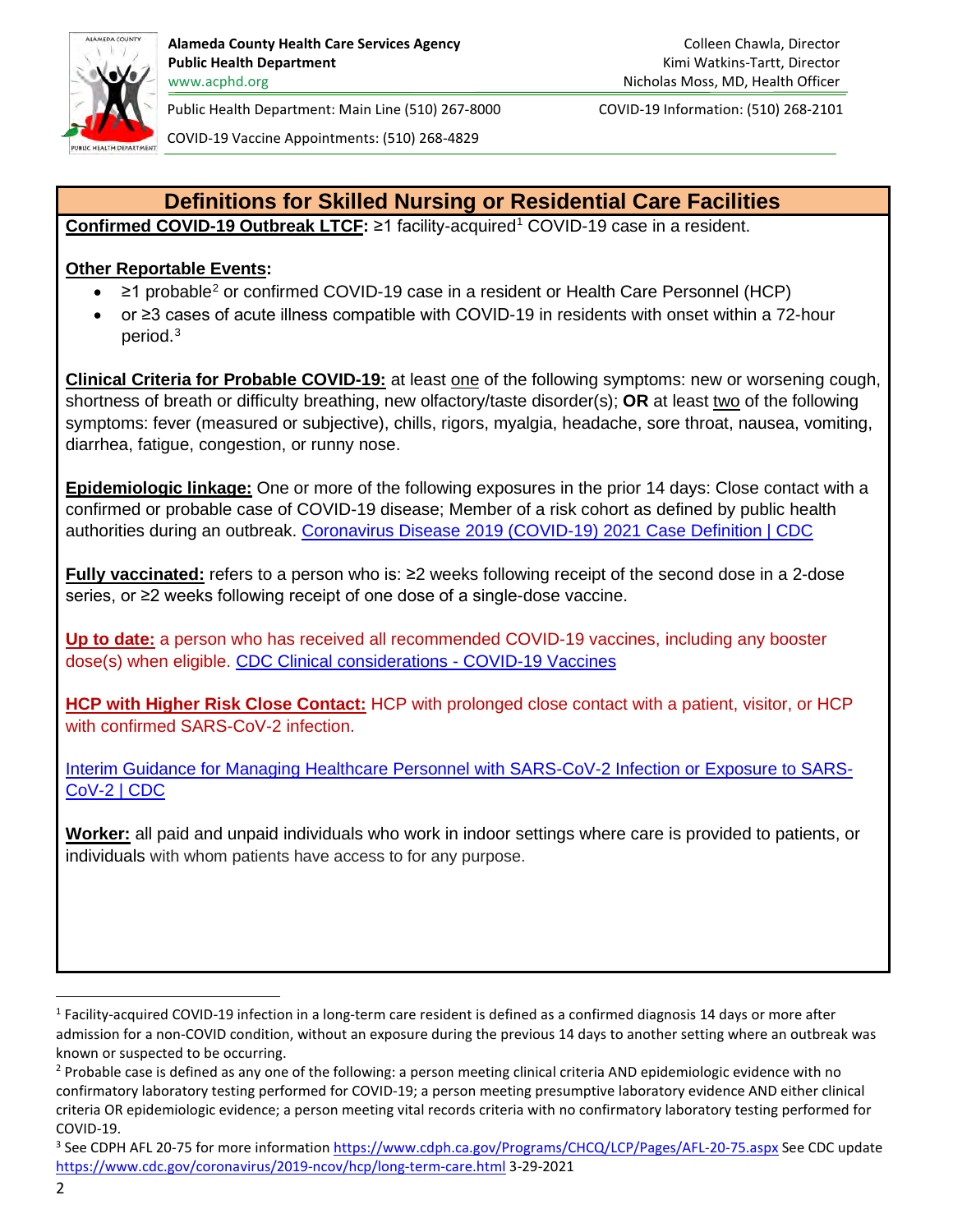

COVID-19 Vaccine Appointments: (510) 268-4829

<span id="page-2-0"></span>

|        | <b>Reporting Requirements</b>                                                                                                                                                                                                                                                                                                                                                                                           |  |  |  |  |
|--------|-------------------------------------------------------------------------------------------------------------------------------------------------------------------------------------------------------------------------------------------------------------------------------------------------------------------------------------------------------------------------------------------------------------------------|--|--|--|--|
| $\Box$ | Report confirmed outbreak or reportable event to the Alameda County Public Health Department<br>(ACPHD) at (510) 268-2785 or email LTCFOutbreak@acgov.org Mon-Fri 8:30 am to 5:00 pm. Begin<br>isolation and quarantine of any confirmed/suspected cases. On weekends, if there are urgent issues<br>call Alameda County Fire Dispatch at (925) 422-7595 and ask to speak to the Public Health Duty<br>Officer on call. |  |  |  |  |
|        | $\Box$ Complete a line list using ACPHD's Line List Template for all new cases (residents, staff, or visitors)<br>and update with any changes. Submit to ACPHD by secure email to <b>LTCFOutbreak@acgov.org</b><br>unless instructed otherwise by ACPHD.                                                                                                                                                                |  |  |  |  |
| $\Box$ | $\Box$ Submit a map/floor plan of your facility to ACPHD within 24 hours of reporting the outbreak.<br><b>Skilled Nursing Facilities</b> (SNFs) should report cases and outbreaks to Licensing and Certification<br>East Bay District Office: (510) 620-3900.                                                                                                                                                           |  |  |  |  |
| $\Box$ | Residential Care Facilities (RCFE and ARF) should report cases and outbreaks to Community<br>Care Licensing and Certification Regional Office: (510) 286-4201 and<br>CCLASCPOaklandRO@dss.ca.gov.                                                                                                                                                                                                                       |  |  |  |  |
|        | $\Box$ All SARS-CoV-2 antigen and PCR tests (both positive and negative) must be reported by Electronic<br>Laboratory Reporting (ELR). Letter to Laboratories: Testing for SARS-CoV-2/COVID-19 (ca.gov)<br>Guidance for SARS-CoV-2 Reporting and Enforcement (ca.gov)                                                                                                                                                   |  |  |  |  |
|        | $\Box$ Providers or facilities on behalf of providers, complete a Confidential Morbidity Report (CMR) within<br>24 hours for COVID-19 cases that result in hospitalization or death. CMRs should be submitted by<br>email to COVIDreport@acgov.org or Fax 510-273-3944. Order of the State Public Health Officer:                                                                                                       |  |  |  |  |
|        | Revision of Mandatory Reporting of Covid-19 Results by Health Care Providers<br>□ For other reportable diseases and contact information, see Reportable Communicable Diseases                                                                                                                                                                                                                                           |  |  |  |  |
|        | <b>Outbreak Control Recommendations</b>                                                                                                                                                                                                                                                                                                                                                                                 |  |  |  |  |
|        | <b>Communication</b>                                                                                                                                                                                                                                                                                                                                                                                                    |  |  |  |  |
|        | In addition to notifying ACPHD and Licensing & Certification about a new outbreak,<br>$\Box$<br>notify:<br>Infection preventionist and Director of Nursing<br>$\bullet$<br>Facility administrator                                                                                                                                                                                                                       |  |  |  |  |
|        | Medical director<br><b>Health Services Director</b><br>٠                                                                                                                                                                                                                                                                                                                                                                |  |  |  |  |
|        | HCP and caregivers who work at the facility<br>٠<br>Primary care provider of:<br>Residents who reside on a unit where an outbreak is occurring or,<br>$\circ$<br>Residents who are a close contact of a resident, staff, or visitor who tested<br>$\circ$<br>positive for COVID-19                                                                                                                                      |  |  |  |  |
|        | Facilities should actively engage providers with information on COVID therapeutics.<br>u<br>Monoclonal Antibody and Other Antiviral Treatments Alameda Co Health Advisory -<br><b>Outpatient Therapies for the Treatment and Prevention</b><br>NIH COVID-19 Treatment<br><b>Guidelines</b>                                                                                                                              |  |  |  |  |

<span id="page-2-2"></span><span id="page-2-1"></span>Distribute an outbreak communication letter to all residents and their families.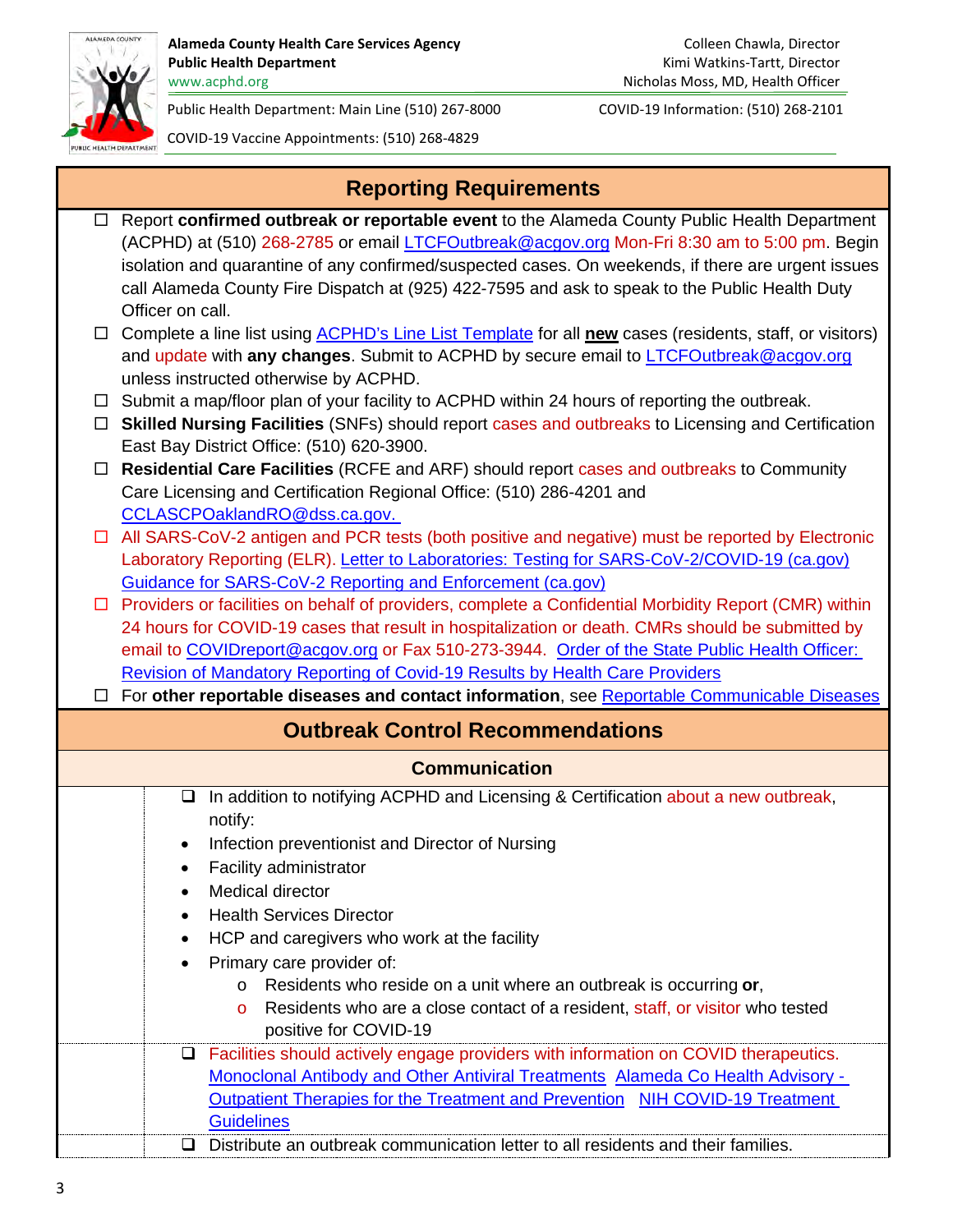<span id="page-3-1"></span><span id="page-3-0"></span>

| ALAMEDA COUNTY        | <b>Alameda County Health Care Services Agency</b><br><b>Public Health Department</b><br>www.acphd.org                                                                                                                                                                                                                                                                                                                                                                                                                                                                                                                                                                                                                                                                                                                                                                                                                                                                                                                                                                                                                                                                                                                                                                                                                 | Colleen Chawla, Director<br>Kimi Watkins-Tartt, Director<br>Nicholas Moss, MD, Health Officer |
|-----------------------|-----------------------------------------------------------------------------------------------------------------------------------------------------------------------------------------------------------------------------------------------------------------------------------------------------------------------------------------------------------------------------------------------------------------------------------------------------------------------------------------------------------------------------------------------------------------------------------------------------------------------------------------------------------------------------------------------------------------------------------------------------------------------------------------------------------------------------------------------------------------------------------------------------------------------------------------------------------------------------------------------------------------------------------------------------------------------------------------------------------------------------------------------------------------------------------------------------------------------------------------------------------------------------------------------------------------------|-----------------------------------------------------------------------------------------------|
|                       | Public Health Department: Main Line (510) 267-8000<br>COVID-19 Vaccine Appointments: (510) 268-4829                                                                                                                                                                                                                                                                                                                                                                                                                                                                                                                                                                                                                                                                                                                                                                                                                                                                                                                                                                                                                                                                                                                                                                                                                   | COVID-19 Information: (510) 268-2101                                                          |
| LIC HEALTH DEPARTMENT | Post instructions for visitors, information on COVID-19 signs and symptoms, infection<br>u.<br>control precautions and other facility practices at entries/exits and other routes. Provide<br>visual alerts instructing residents and staff to report symptoms of COVID-19 to a<br>designated person. Utilize the CDC latest versions of instructional signage throughout<br>the facility. CDC print resources                                                                                                                                                                                                                                                                                                                                                                                                                                                                                                                                                                                                                                                                                                                                                                                                                                                                                                        |                                                                                               |
|                       | <b>Vaccination</b>                                                                                                                                                                                                                                                                                                                                                                                                                                                                                                                                                                                                                                                                                                                                                                                                                                                                                                                                                                                                                                                                                                                                                                                                                                                                                                    |                                                                                               |
|                       | Vaccination against COVID-19 is the most effective means of preventing infection with SARS-<br>CoV2, transmission of the virus, outbreaks, and severe disease outcomes. Facilities are<br>encouraged to provide easy access, education, and outreach to residents, their families, and the<br>staff on the value and importance of being up to date with vaccinations.<br>All workers in SNFs, ICF's, Congregate Living Health Centers, Adult and Senior<br>$\bullet$<br>Care Facilities (all LTCF's) must have their first dose of either Johnson and<br>Johnson/Janssen or second dose of either Moderna or Pfizer-BioNTech Vaccinations by<br>September 30, 2021 (CDPH) and November 20, 2021 (CDSS).<br>All LTCF workers are required to be up to date with vaccinations, including boosters if<br>eligible, by March 1, 2022 (Adult Care Facilities and Direct Care Worker Vaccine<br>Requirement).<br>HCP who have completed their primary vaccination series and who provide proof of<br>$\bullet$<br>COVID-19 infection may defer booster administration for up to 90 days from the date of<br>diagnosis or first test.<br>Workers in acute and skilled nursing facilities who are not up to date with vaccinations<br>are required to test for COVID-19 at least twice weekly and workers in other Long Term |                                                                                               |
|                       | Care Facilities are required to test for COVID-19 weekly.<br>All Long-Term Care Facilities must maintain records of worker vaccination or exemption<br>status.                                                                                                                                                                                                                                                                                                                                                                                                                                                                                                                                                                                                                                                                                                                                                                                                                                                                                                                                                                                                                                                                                                                                                        |                                                                                               |
|                       | LTCF's should vaccinate residents with the influenza vaccine at the beginning of every influenza<br>season. Mild illness is not a contraindication to flu vaccinations, and residents may receive<br>vaccination regardless of COVID status.<br>Offer Influenza and COVID-19 Vaccines to all unvaccinated new admissions.                                                                                                                                                                                                                                                                                                                                                                                                                                                                                                                                                                                                                                                                                                                                                                                                                                                                                                                                                                                             |                                                                                               |
|                       |                                                                                                                                                                                                                                                                                                                                                                                                                                                                                                                                                                                                                                                                                                                                                                                                                                                                                                                                                                                                                                                                                                                                                                                                                                                                                                                       |                                                                                               |
|                       | <b>Surveillance of Staff and Residents</b><br>Measure temperature and oxygen saturation and assess for symptoms of suspected COVID-                                                                                                                                                                                                                                                                                                                                                                                                                                                                                                                                                                                                                                                                                                                                                                                                                                                                                                                                                                                                                                                                                                                                                                                   |                                                                                               |
|                       | 19 every shift among all residents.<br>Residents in the Red and Yellow zones should be assessed every 4 hours with<br>vital signs including oxygen saturation (e.g., twice a shift). See "Resident<br>Placement, Movement Restrictions & Transferring Residents" Section on page 9.<br>For residents with confirmed or suspected COVID-19, check for subtle changes in<br>٠<br>mental status, somnolence, hydration status, and respiratory rate. A change in baseline<br>temperature (up or down) and/or a drop in oxygen saturation should trigger a more<br>thorough assessment. Residents over 60 may present with atypical signs and symptoms<br>such as loss of appetite, confusion, weakness & falls.<br>Older adults with SARS-CoV-2 infection may not show common symptoms such as fever<br>$\bullet$<br>or respiratory symptoms. Less common symptoms can include new or worsening                                                                                                                                                                                                                                                                                                                                                                                                                          |                                                                                               |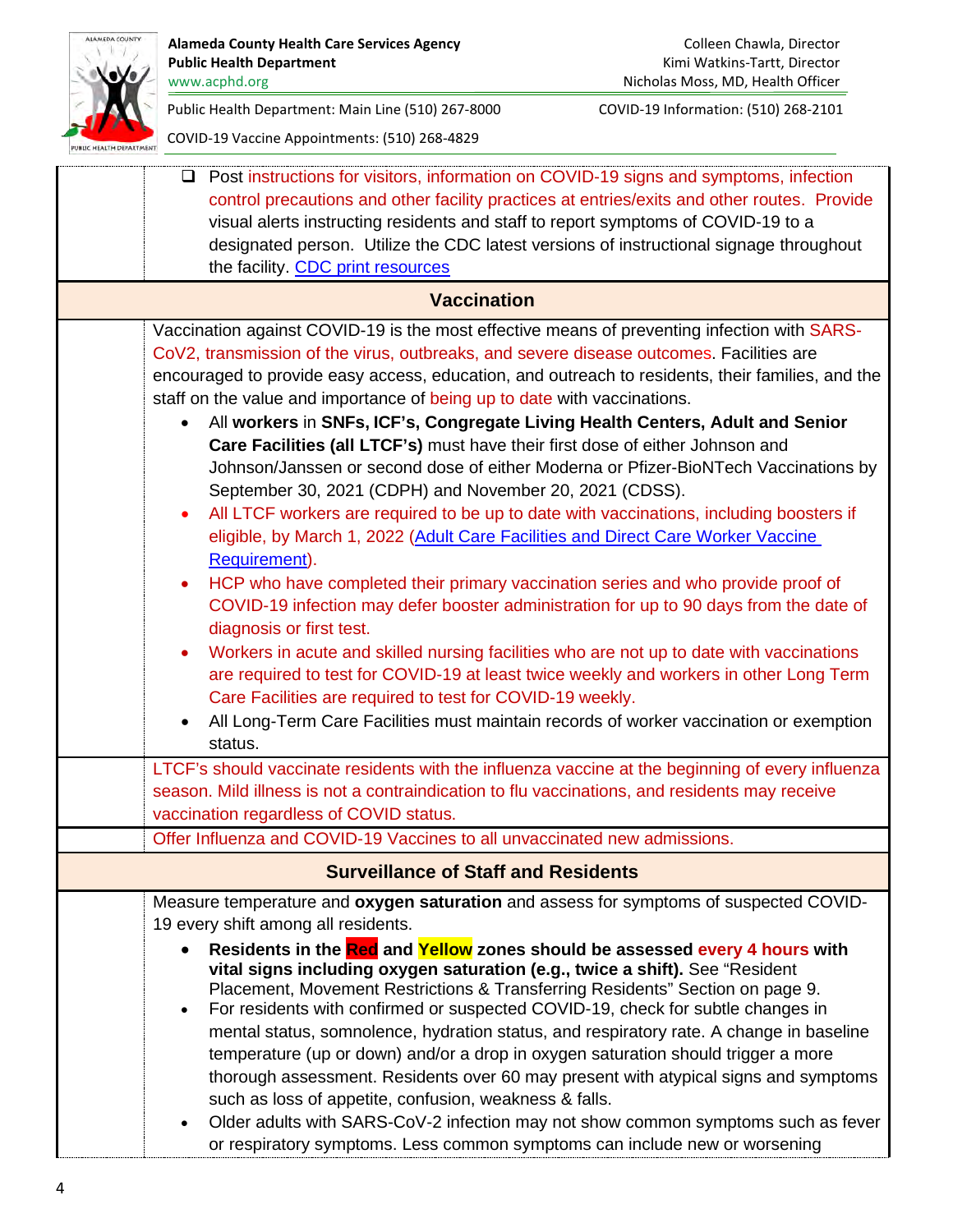

<span id="page-4-0"></span>

| malaise, headache, or new dizziness, nausea, vomiting, diarrhea, loss of taste or smell.                                                                                      |
|-------------------------------------------------------------------------------------------------------------------------------------------------------------------------------|
| Additionally, more than two temperatures >99.0°F might also be a sign of fever in this                                                                                        |
| population.                                                                                                                                                                   |
| Identification of these symptoms should prompt isolation and further evaluation for<br>$\bullet$                                                                              |
| SARS-CoV-2 infection. CDC Evaluating and Managing Personnel and Residents.                                                                                                    |
| Maintain Standard precautions while performing all surveillance activities. See CDC guidance                                                                                  |
| COVID-19 Personal Protective Equipment (PPE)   NIOSH   CDC 10-5-2021                                                                                                          |
| Institute symptom monitoring and temperature checks of all staff at the facility entrance or within                                                                           |
| main reception area. See COVID-19 Screening Guidance for Businesses and Organizations &                                                                                       |
| <b>COVID-19 Self-Assessment Screening Guidance for Personnel</b>                                                                                                              |
| Exclude from entrance any staff presenting with the following symptoms: new or<br>$\bullet$                                                                                   |
| worsening cough, shortness of breath or difficulty breathing, fever (measured or<br>subjective), chills, rigors, myalgias, headache, sore throat, new or worsening congestion |
| & runny nose, new olfactory and taste disorder(s), nausea, vomiting or diarrhea.                                                                                              |
| See "Managing III Staff & Exposure" section for details on handling ill staff.                                                                                                |
| Monitor and report staff absenteeism due to any suspected COVID-19 symptoms.                                                                                                  |
|                                                                                                                                                                               |
| <b>Testing</b>                                                                                                                                                                |
| Develop and implement plans to conduct testing at your facility. Testing Guidelines for<br>$\bullet$                                                                          |
| <b>Nursing Homes (CDC)</b>                                                                                                                                                    |
| Consider implementing Antigen testing for fast results in order to Isolate and Quarantine                                                                                     |
| effectively                                                                                                                                                                   |
| See guidelines and resources for Antigen Testing:                                                                                                                             |
| <b>California COVID-19 Testing Task Force</b><br>O                                                                                                                            |
| CDSS PIN 21-16 Guidance on the Use of Antigen Tests<br>O                                                                                                                      |
| <b>CDSS PIN 21-11 Options for Accessing Testing</b><br>O                                                                                                                      |
| <b>Reporting Antigen Test Results</b><br>O                                                                                                                                    |
| Test for additional respiratory viruses when the symptoms, or existing surveillance in the facility                                                                           |
| warrants, for example, influenza A and B during flu season, and RSV.                                                                                                          |
| Follow infection control precautions when collecting nasopharyngeal (NP) and other swabs:                                                                                     |
| Patient should be in a single room with door closed.<br>٠                                                                                                                     |
| Minimum number of staff should be in room.                                                                                                                                    |
| Perform hand hygiene immediately before donning and immediately after doffing.<br>$\bullet$                                                                                   |
| <b>COVID-19 Personal Protective Equipment (PPE)   NIOSH   CDC</b>                                                                                                             |
| Wear N-95 respirator (or equivalent), eye protection (face shield or goggles), disposable<br>$\bullet$                                                                        |
| gown and gloves.                                                                                                                                                              |
| For further guidance on proper specimen collection, see CDC guidelines for methods of<br>$\bullet$                                                                            |
| specimen collection.                                                                                                                                                          |
| Interim Guidelines for Collecting, Handling, and Testing Clinical Specimens from<br>O                                                                                         |
| Persons for Coronavirus Disease 2019 (COVID-19)                                                                                                                               |
| Please check with your testing laboratory to confirm the most appropriate specimen,                                                                                           |
| transport medium, etc. for collection.                                                                                                                                        |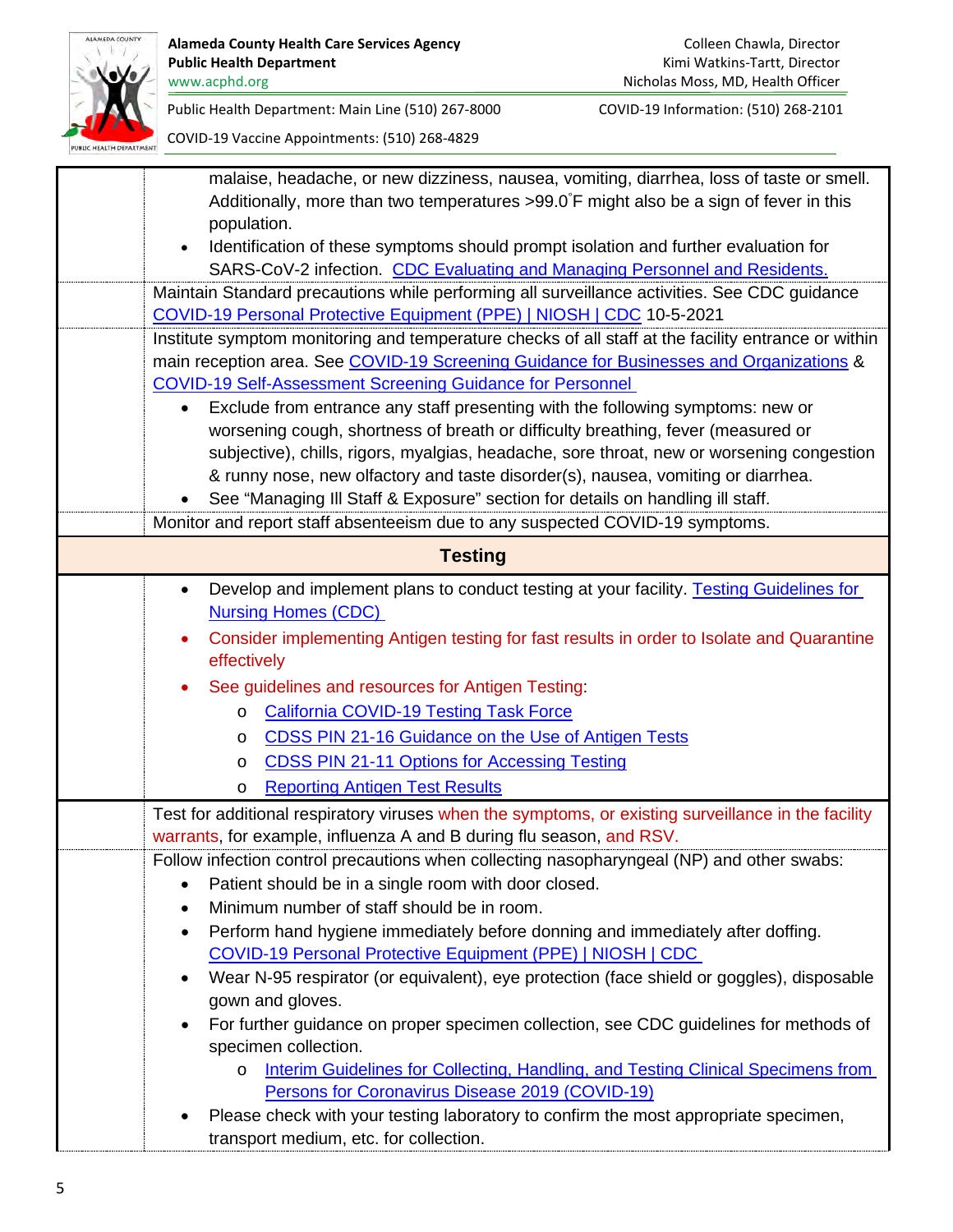

<span id="page-5-0"></span>

| <b>Screening and Diagnostic Testing</b><br>For Information re: Screening and Diagnostic Testing (performed when not in Outbreak<br>Response) Please see AFL 21-28 AFL 20-53<br>PIN 21-32.1                                                                                                                                                                                                                                                                                                                                                                                                                                                                                                                                                                                                                                                                                                                                                                                                                                                                                                                                                                                                                                                                                                                                                                                                                                                                                                                                                                                                                       |
|------------------------------------------------------------------------------------------------------------------------------------------------------------------------------------------------------------------------------------------------------------------------------------------------------------------------------------------------------------------------------------------------------------------------------------------------------------------------------------------------------------------------------------------------------------------------------------------------------------------------------------------------------------------------------------------------------------------------------------------------------------------------------------------------------------------------------------------------------------------------------------------------------------------------------------------------------------------------------------------------------------------------------------------------------------------------------------------------------------------------------------------------------------------------------------------------------------------------------------------------------------------------------------------------------------------------------------------------------------------------------------------------------------------------------------------------------------------------------------------------------------------------------------------------------------------------------------------------------------------|
| <b>Response-Driven Testing</b>                                                                                                                                                                                                                                                                                                                                                                                                                                                                                                                                                                                                                                                                                                                                                                                                                                                                                                                                                                                                                                                                                                                                                                                                                                                                                                                                                                                                                                                                                                                                                                                   |
| As soon as possible after one (or more) COVID-19 positive individuals (resident or facility staff)<br>is identified in a facility, perform serial retesting at least weekly with molecular testing or a<br>minimum of twice weekly with antigen testing of all residents (excluding retirement community<br>residents unless they have been in communal settings with other residents) and facility staff,<br>regardless of vaccination status. Serial retesting should continue to be performed until no new<br>cases are identified in sequential rounds of testing covering a 14-day period. The facility may<br>then resume their regular screening testing schedule as outlined above.<br>AFL 20-53 PIN 21-32.1                                                                                                                                                                                                                                                                                                                                                                                                                                                                                                                                                                                                                                                                                                                                                                                                                                                                                             |
| If using a rapid antigen test for response-driven testing of residents and staff, test twice a week<br>and refer to Considerations for Interpreting Antigen Test Results in Nursing Homes (cdc.gov)<br>SARS-CoV-2 Antigen Testing in Long Term Care Facilities   CDC<br>Testing for SARS-CoV-2/COVID-19<br>CDSS PIN 21-16 Guidance on the use of Antigen Tests and Reporting Requirements<br>(Note: An advantage of Point of Care Antigen Testing is the rapid turn-around time (TAT); but<br>symptomatic individuals who test negative should receive a PCR test)<br>Antigen tests provide timely results for purposes of cohorting residents and isolating staff<br>immediately and is the preferred testing method.<br><b>Antigen Testing Reporting Requirements:</b><br>Facilities conducting tests under a Clinical Laboratory Improvement Amendments of 1988<br>(CLIA) certificate of waiver are subject to regulations that require laboratories to report data for<br>all testing completed, for each individual tested." Federal regulations require laboratories to<br>report both positive and non-positive antigen test results. Any laboratories conducting<br>SARS-CoV-2 antigen testing must report all positive and non-positive test results through the<br>CalREDIE Electronic Laboratory Reporting system (ELR) within twenty-four hours from the<br>time the laboratory notifies the health care provider or other person authorized to receive the<br>report."<br>Order of the State Public Health Officer: Revision of Mandatory Reporting of Covid-19 Results<br>by Health Care Providers |
| See CalREDIE_Manual_Laboratory_Reporting_Module.pdf for instructions on reporting Antigen<br>results.                                                                                                                                                                                                                                                                                                                                                                                                                                                                                                                                                                                                                                                                                                                                                                                                                                                                                                                                                                                                                                                                                                                                                                                                                                                                                                                                                                                                                                                                                                            |
| Response testing should continue until no new cases are identified over 14 days of<br>testing every 3-7 days.<br>Once a resident or HCP tests positive, no additional testing is needed for that individual<br>$\bullet$<br>for 90 days if they remain asymptomatic.<br>If staff test positive, identify contacts during the infectious period (two days before<br>$\bullet$<br>symptom onset or two days before positive test result if no symptoms) to determine<br>exposure to residents.                                                                                                                                                                                                                                                                                                                                                                                                                                                                                                                                                                                                                                                                                                                                                                                                                                                                                                                                                                                                                                                                                                                     |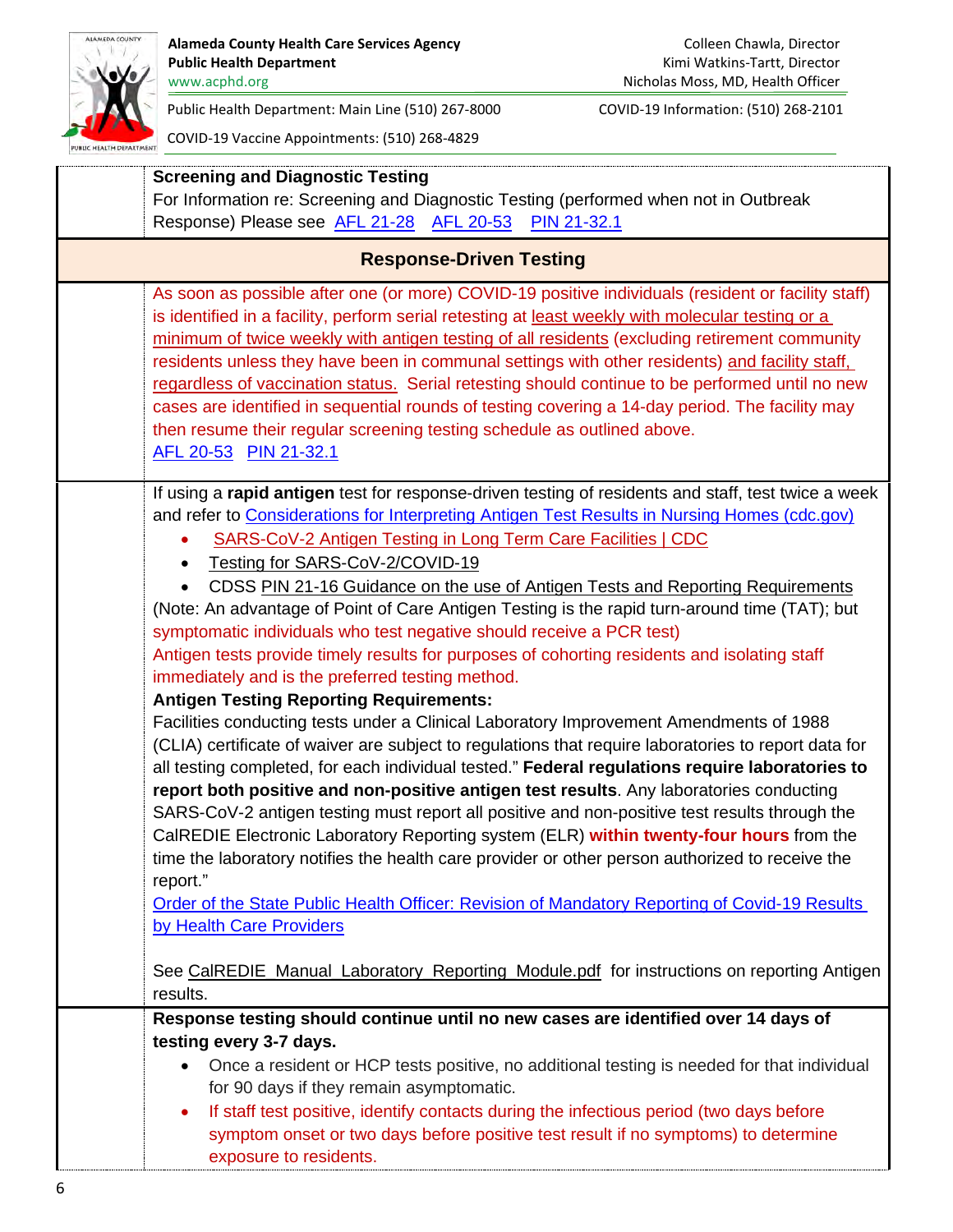

| Unvaccinated residents who have had close contact with someone with SARS-CoV-2<br>$\bullet$                                                                                                                                                                                                                                                                                                  |
|----------------------------------------------------------------------------------------------------------------------------------------------------------------------------------------------------------------------------------------------------------------------------------------------------------------------------------------------------------------------------------------------|
| infection should be placed in quarantine ("yellow-exposed" status) after their exposure,                                                                                                                                                                                                                                                                                                     |
| even if viral testing is negative.                                                                                                                                                                                                                                                                                                                                                           |
| Residents or HCP with signs or symptoms potentially consistent with COVID-19 should be<br>isolated and tested immediately to identify current infection, regardless of their vaccination<br>status. Do not delay testing of symptomatic individuals until scheduled diagnostic screening or<br>response-driven testing. While awaiting test results, move only if the resident can go into a |
| private room.                                                                                                                                                                                                                                                                                                                                                                                |
| For residents or HCP who develop new symptoms consistent with COVID-19 during the<br>three months after the date of initial symptom onset, if an alternative etiology cannot be<br>identified, then retesting can be considered in consultation with the medical director,<br>infectious disease, or infection control experts.                                                              |
| Results should be used to immediately implement cohorting of residents and HCP who<br>۰<br>provide direct patient care. Refer to your mitigation plan strategies for testing and<br>cohorting.                                                                                                                                                                                               |
| Specimen collection from residents should be performed by facility care staff or<br>$\bullet$<br>contracted service and testing should be performed by the facility's usual laboratory<br>provider with a preferred turnaround time of 48 hours or less for results.                                                                                                                         |
| Staff should ideally be included in the overall facility testing. As an alternative, they can<br>be tested by their health care provider or at community testing sites.                                                                                                                                                                                                                      |
| All testing must be ordered by a clinician who will be responsible for informing the patient                                                                                                                                                                                                                                                                                                 |
| and arranging for appropriate clinical follow-up or testing should comply with Alameda<br>County Health Officer Order No. 20-19<br>AFL 20-53                                                                                                                                                                                                                                                 |
| ACPHD offers assistance to coordinate testing but has limited ability to support testing in                                                                                                                                                                                                                                                                                                  |
| facilities; If there are support needs for testing, contact your assigned PHN or                                                                                                                                                                                                                                                                                                             |
| LTCFoubreak@acgov.org. Do not send specimens directly to the Alameda County Public                                                                                                                                                                                                                                                                                                           |
| Health Laboratory without approval.                                                                                                                                                                                                                                                                                                                                                          |
|                                                                                                                                                                                                                                                                                                                                                                                              |
|                                                                                                                                                                                                                                                                                                                                                                                              |
|                                                                                                                                                                                                                                                                                                                                                                                              |
|                                                                                                                                                                                                                                                                                                                                                                                              |
|                                                                                                                                                                                                                                                                                                                                                                                              |
|                                                                                                                                                                                                                                                                                                                                                                                              |
|                                                                                                                                                                                                                                                                                                                                                                                              |
|                                                                                                                                                                                                                                                                                                                                                                                              |
|                                                                                                                                                                                                                                                                                                                                                                                              |
|                                                                                                                                                                                                                                                                                                                                                                                              |
|                                                                                                                                                                                                                                                                                                                                                                                              |
|                                                                                                                                                                                                                                                                                                                                                                                              |
|                                                                                                                                                                                                                                                                                                                                                                                              |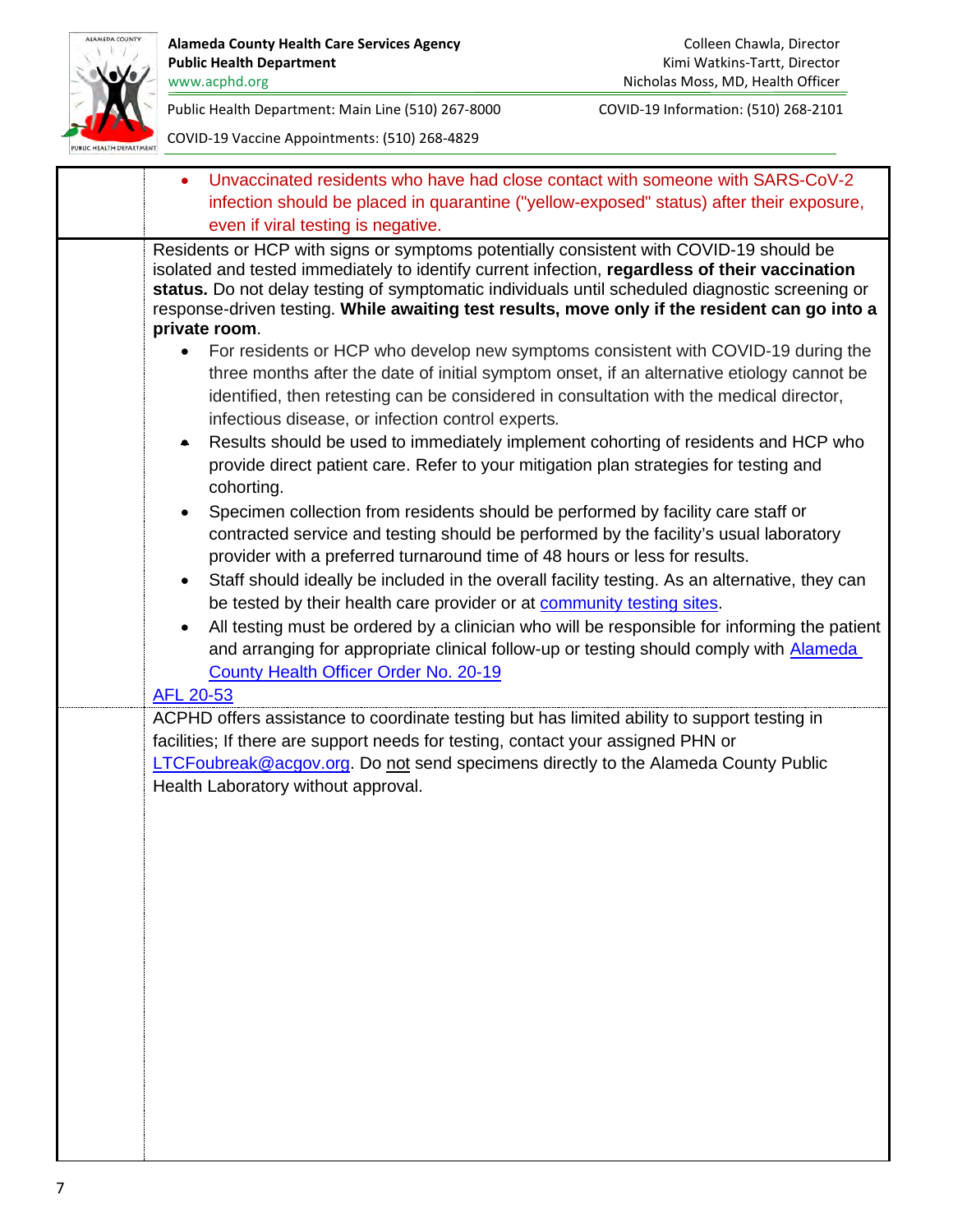

Alameda County Health Care Services Agency **Colleen Chawla, Director** Colleen Chawla, Director Public Health Department **Public Health Department Kimi Watkins-Tartt, Director** 

Public Health Department: Main Line (510) 267-8000 COVID-19 Information: (510) 268-2101

| <b>Vaccination</b><br><b>Status</b>                                       | <b>Routine</b><br><b>Diagnostic</b><br><b>Screening</b>                       | <b>Response</b><br><b>Testing</b> | <b>Testing</b><br>following a<br><b>High-Risk</b><br><b>Exposure</b> | <b>Symptomatic</b><br><b>Testing</b> | <b>Testing for Return</b><br>to Work for<br><b>Positive HCP</b>            |
|---------------------------------------------------------------------------|-------------------------------------------------------------------------------|-----------------------------------|----------------------------------------------------------------------|--------------------------------------|----------------------------------------------------------------------------|
| <b>Up to Date</b>                                                         | Not required<br>but strongly<br>recommended                                   | Yes                               | <b>Yes</b>                                                           | Yes                                  | Yes, if returning at<br>day 5 after<br>symptom onset or<br>positive test   |
| <b>Fully vaccinated</b><br>and booster<br>eligible but not<br>yet boosted | Yes, twice<br>weekly in<br><b>SNFs and</b><br>once per week<br>in other LTCFs | <b>Yes</b>                        | <b>Yes</b>                                                           | Yes                                  | Yes, if returning at<br>7 days after<br>symptom onset or<br>positive test  |
| <b>Unvaccinated or</b><br>incompletely<br>vaccinated with<br>exemption    | Yes, twice<br>weekly in<br><b>SNFs and</b><br>once per week<br>in other LTCFs | Yes                               | Yes                                                                  | Yes                                  | Yes, if returning at<br>7 days after<br>symptom onset or<br>positive test  |
| <b>Recovered from</b><br><b>COVID within 90</b><br><b>Days</b>            | <b>No</b>                                                                     | <b>No</b>                         | Consider,<br>antigen test<br>preferred                               | Yes, with new<br>symptom<br>onset    | Yes, if reinfected<br>and returning at 5-7<br>days after<br>symptoms onset |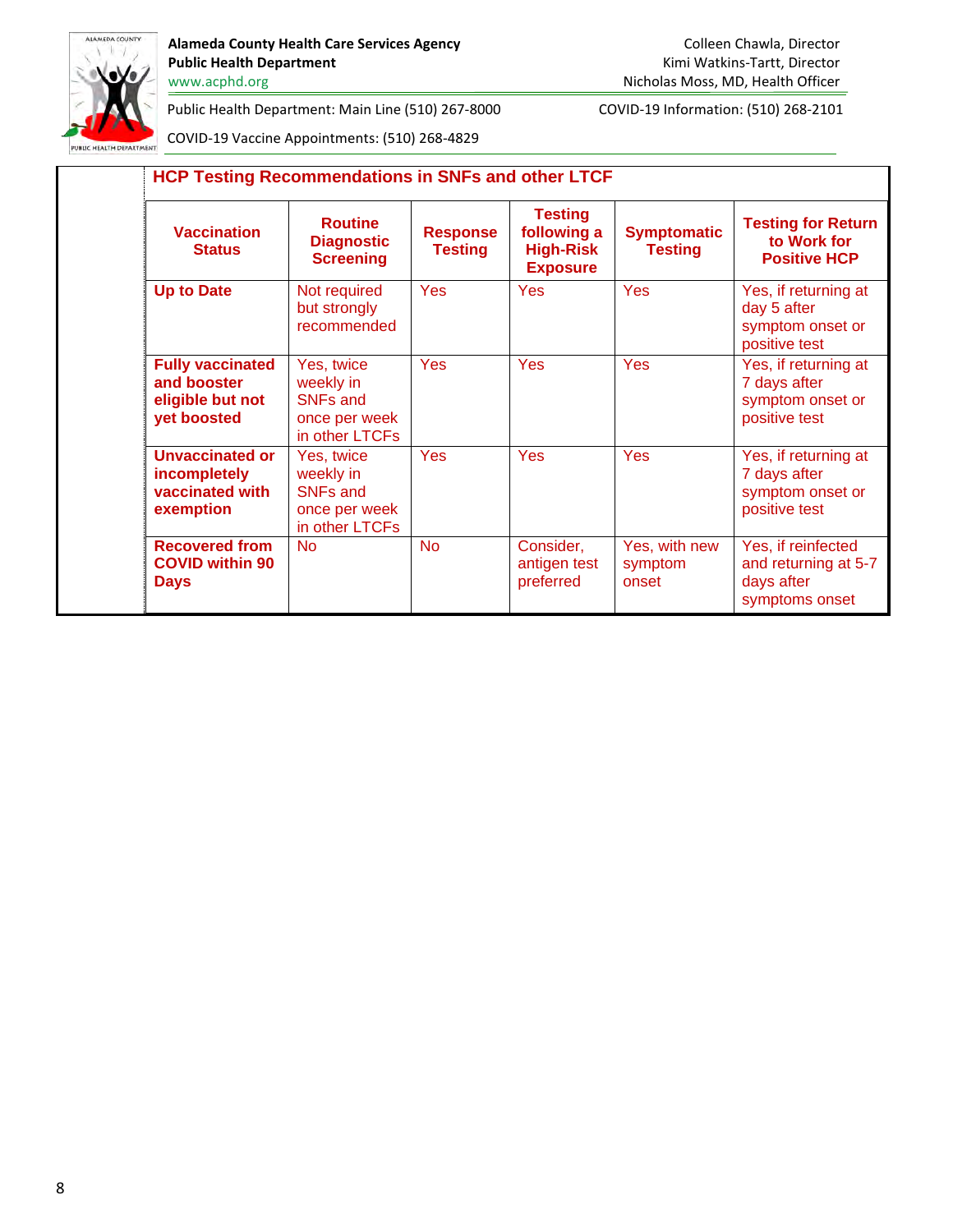

<span id="page-8-0"></span>

| <b>Resident Placement, Movement Restrictions &amp; Transferring Residents</b>                                                                                                                                                                                                                                                                                                                                                                                          |
|------------------------------------------------------------------------------------------------------------------------------------------------------------------------------------------------------------------------------------------------------------------------------------------------------------------------------------------------------------------------------------------------------------------------------------------------------------------------|
| Plan for and create three distinct cohort areas to be ready as soon as you have a positive case.<br>These could be a separate wing, unit, or rooms at the end of the hallway:<br><b>Red</b> Zone:<br>$1_{-}$                                                                                                                                                                                                                                                           |
| COVID-19 positive symptomatic for duration of Isolation period, regardless of<br>their vaccination status                                                                                                                                                                                                                                                                                                                                                              |
| COVID-19 positive asymptomatic fully vaccinated residents should be isolated<br>$\bullet$<br>and observed for development of symptoms while additional evaluation is<br>conducted in consultation with the local health department. AFL 20-53<br>COVID-19 positive asymptomatic unvaccinated or partially vaccinated for the<br>$\bullet$                                                                                                                              |
| duration of Isolation period<br>Should have dedicated HCP who do not provide care for residents in other<br>$\bullet$<br>cohorts and should have separate break rooms, nurses' stations, and restrooms if<br>possible.                                                                                                                                                                                                                                                 |
| 2. Yellow Zone: COVID-19 unknown status*.                                                                                                                                                                                                                                                                                                                                                                                                                              |
| Yellow Zone Quarantine is 7 days and until day 5-7 tests results are available<br>before releasing into the Green Zone. If results are positive, isolate in Red Zone.<br>Without testing, they should be quarantined for 10 days.                                                                                                                                                                                                                                      |
| New admissions that are not up to date. This is <b>Yellow Zone:</b> observation.<br>$\bullet$<br>Residents recently returned from a hospital with a known outbreak regardless of<br>$\bullet$<br>vaccination, single room if possible.                                                                                                                                                                                                                                 |
| Residents who are symptomatic pending lab results, single room if possible.                                                                                                                                                                                                                                                                                                                                                                                            |
| <b>SNF (Skilled Nursing Facility) residents that leave the facility for <math>&lt;</math> 24 hours</b>                                                                                                                                                                                                                                                                                                                                                                 |
| with no known exposures and are not up to date with vaccinations.<br>SNF (Skilled Nursing Facility) residents that leave the facility for > 24 hours                                                                                                                                                                                                                                                                                                                   |
| with known exposures regardless of vaccination.                                                                                                                                                                                                                                                                                                                                                                                                                        |
| Residents with known exposures to COVID or residents who have been in an<br>$\bullet$                                                                                                                                                                                                                                                                                                                                                                                  |
| area staffed by a person who is COVID-19 positive: up to date, unvaccinated                                                                                                                                                                                                                                                                                                                                                                                            |
| Residents who refuse response driven testing should be quarantined until no                                                                                                                                                                                                                                                                                                                                                                                            |
| further response driven testing is required.                                                                                                                                                                                                                                                                                                                                                                                                                           |
| When transferring out of the Yellow Zone, residents should remain on Enhanced<br>Standard Precautions if they have another indication (for example, colonized with<br>multidrug resistant organism [MDRO], have an active C. difficile infection, etc.).                                                                                                                                                                                                               |
| 3. Residents with known exposures, residents returning from a hospital with a known outbreak, suspected or probable cases<br>pending lab results should not be placed in the same room as a newly admitted unvaccinated resident with unknown<br>status. Avoid movement of residents that could lead to new exposures, for example, moving a resident into a room where<br>one of the new roommates is subsequently found to have unidentified asymptomatic infection. |
| <b>Green Zone:</b><br>3.                                                                                                                                                                                                                                                                                                                                                                                                                                               |
| COVID-19 negative without known exposure in the last 14 days                                                                                                                                                                                                                                                                                                                                                                                                           |
| COVID-19 recovered                                                                                                                                                                                                                                                                                                                                                                                                                                                     |
| New admissions that are up to date with vaccination do not need to be                                                                                                                                                                                                                                                                                                                                                                                                  |
| quarantined and can be admitted to the Green Zone.                                                                                                                                                                                                                                                                                                                                                                                                                     |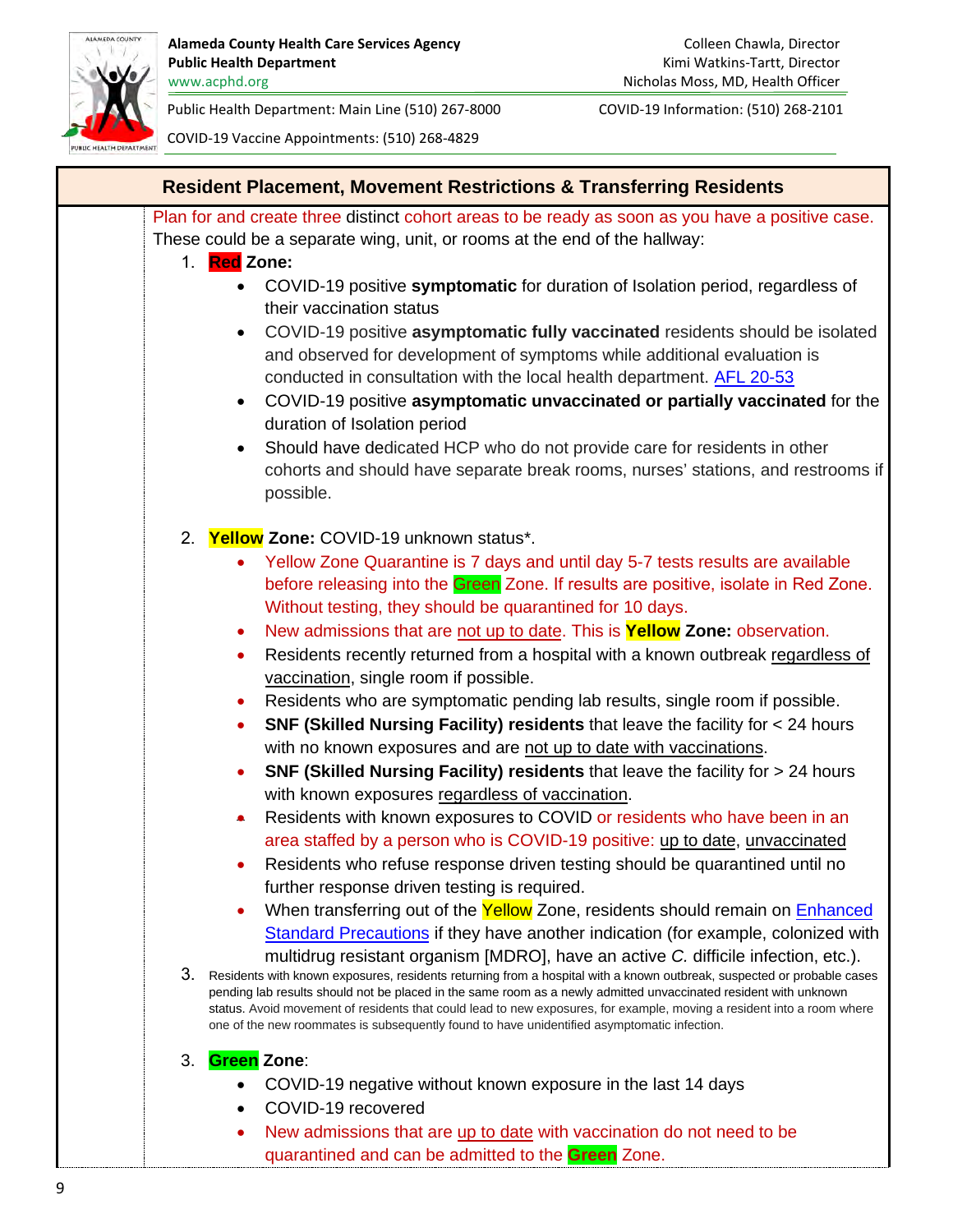

<span id="page-9-0"></span>

| Re-admission of <b>Green</b> Zone                                                                                                                                                                                                                                                                                                                                                                                                                                                                                                                                                                                                                                                                                                                   |
|-----------------------------------------------------------------------------------------------------------------------------------------------------------------------------------------------------------------------------------------------------------------------------------------------------------------------------------------------------------------------------------------------------------------------------------------------------------------------------------------------------------------------------------------------------------------------------------------------------------------------------------------------------------------------------------------------------------------------------------------------------|
| Resident with no known exposure                                                                                                                                                                                                                                                                                                                                                                                                                                                                                                                                                                                                                                                                                                                     |
| DO NOT MOVE probable or suspected-cases from their rooms within the Green or Yellow<br>Zones unless they are COVID-19 (+). While awaiting test results, move only if the resident can<br>go to a private room; otherwise, leave in current room with as much space as possible between<br>beds and curtains drawn. Do not move to Observation area. Call your assigned ACPHD<br>outbreak nurse for instructions on moving patients between zones.                                                                                                                                                                                                                                                                                                   |
| Instruct staff on the importance of using separate equipment, cleaning, and disinfecting the<br>equipment between residents, and fully changing PPE whenever going from one resident to the<br>next to provide care.                                                                                                                                                                                                                                                                                                                                                                                                                                                                                                                                |
| Facilities should consider, in consultation with their assigned nurse investigator, implementing<br>limitations on communal activities and dining based on the status of COVID-19 infections in the<br>facility, e.g., when one or more cases has been identified in facility staff or residents.<br><b>AFL 20-22</b>                                                                                                                                                                                                                                                                                                                                                                                                                               |
| Regardless of vaccination status, residents in Yellow and Red Zones should stay in their rooms,<br>should not participate in communal dining, nor group activities, nor access shared facility<br>amenities, equipment, or non-essential services (e.g., salon and barber services) until they meet<br>the conditions to discontinue isolation or quarantine.                                                                                                                                                                                                                                                                                                                                                                                       |
| All Residents who must leave their room should perform hand hygiene, wear a face mask<br>before leaving the room and maintain social distancing.                                                                                                                                                                                                                                                                                                                                                                                                                                                                                                                                                                                                    |
| Before transferring ANY resident outside of the facility, such as to outpatient appointments,<br>dialysis centers, acute care hospitals, and other facilities, you must use the Alameda County<br>COVID-19 Infection Control Transfer Form to communicate to transport personnel and other                                                                                                                                                                                                                                                                                                                                                                                                                                                          |
| HCP accepting the resident that your facility is experiencing a suspected or confirmed<br>COVID-19 outbreak. If the resident is a probable or confirmed COVID-19 case, you must also<br>include symptoms, signs, date of illness onset, laboratory test results, and infection control<br>precautions.                                                                                                                                                                                                                                                                                                                                                                                                                                              |
| AFL 20-53 CDC Evaluating and Managing Personnel and Residents                                                                                                                                                                                                                                                                                                                                                                                                                                                                                                                                                                                                                                                                                       |
| <b>Ventilation</b>                                                                                                                                                                                                                                                                                                                                                                                                                                                                                                                                                                                                                                                                                                                                  |
| and Yellow Zones, review and address ventilation to ensure air flow is adequate.<br>In I<br>Observe ceiling vents, the use and position of fans, and if air can travel from Red Zones and/or<br>Yellow Zones to other areas of the facility. When residents are placed in rooms in the Yellow<br>and Red Zones, their doors should remain closed if possible. A portable air cleaner with a HEPA<br>filter should be placed in their rooms. A room window should be open with a small fan turned<br>around and pulling the air from the rooms to the outside if possible. Bathroom fans should<br>always remain on. Ceiling fans in Red and Yellow Zone rooms should be turned off and portable<br>fans circulating "dirty air" should not be used. |
| If there are two ceiling vents in the Red and Yellow Zone rooms, one vent is likely pushing air<br>into the room and the other is pulling air out of the room and potentially recirculating the "dirty"<br>and potentially contaminated air to other resident rooms. If this is the case, completely cover the<br>vent pulling "dirty" air out of the $\mathbb{R}$ ed and Yellow Zone rooms when they are occupied with<br>positive or PUI residents.                                                                                                                                                                                                                                                                                               |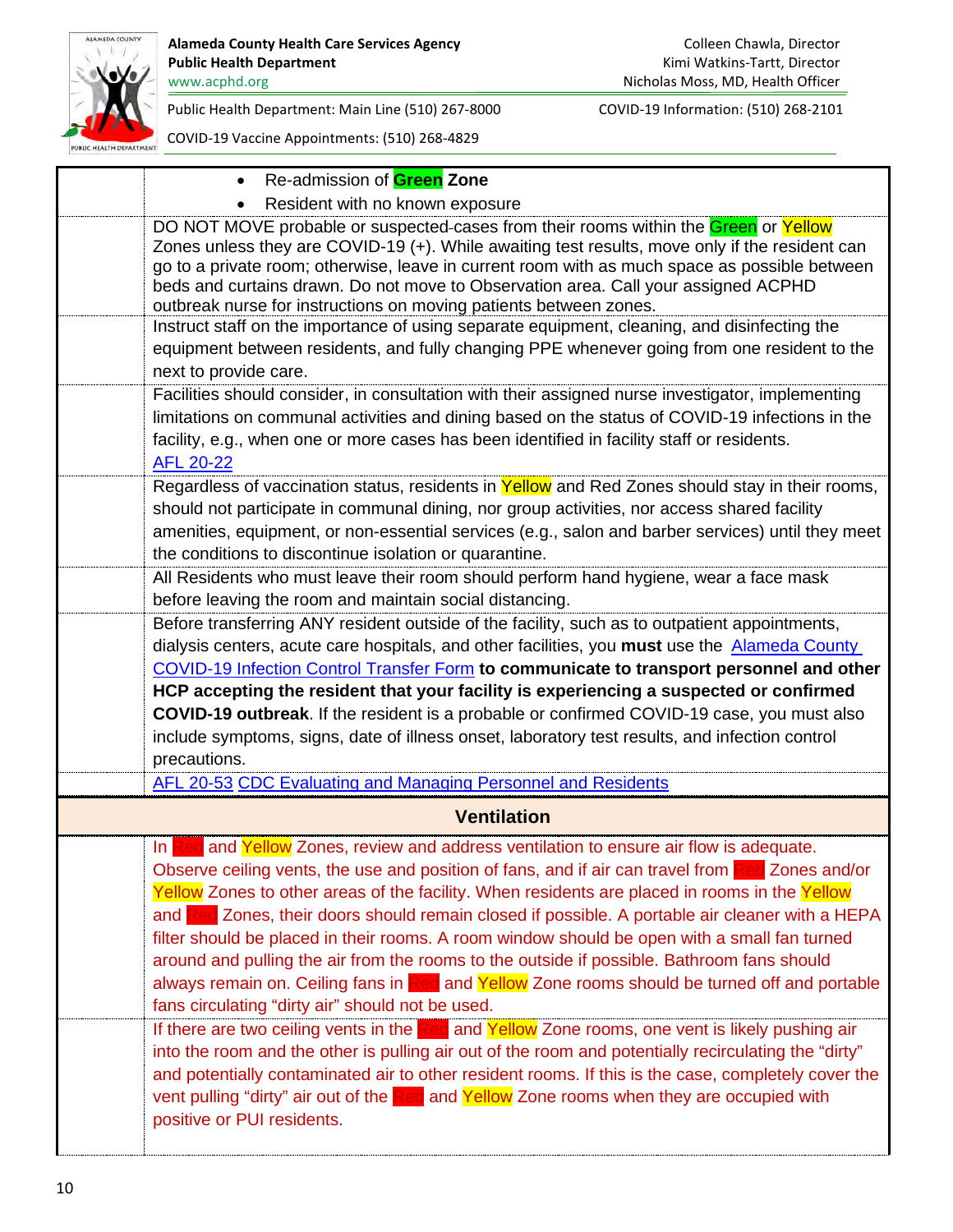

Alameda County Health Care Services Agency **Colleen Chawla, Director** Colleen Chawla, Director Public Health Department **Public Health Department Kimi Watkins-Tartt, Director** 

www.acphd.org Nicholas Moss, MD, Health Officer

Public Health Department: Main Line (510) 267-8000 COVID-19 Information: (510) 268-2101

| In addition, note areas in the facility with poor air flow such as windowless staff breakrooms,<br>poorly ventilated dining rooms and therapy rooms where portable air cleaners should be placed. |
|---------------------------------------------------------------------------------------------------------------------------------------------------------------------------------------------------|
| Portable air cleaners are designed to take in "dirty air," filter contaminants, and release fresh air                                                                                             |
| back into the room. HEPA filtration is proven; ozone and "ionizers" are not recommended.                                                                                                          |
| Resources:<br>-Interim Guidance for Ventilation, Filtration, and Air Quality in Indoor Environments (ca.gov)<br>-Ventilation in Buildings   CDC                                                   |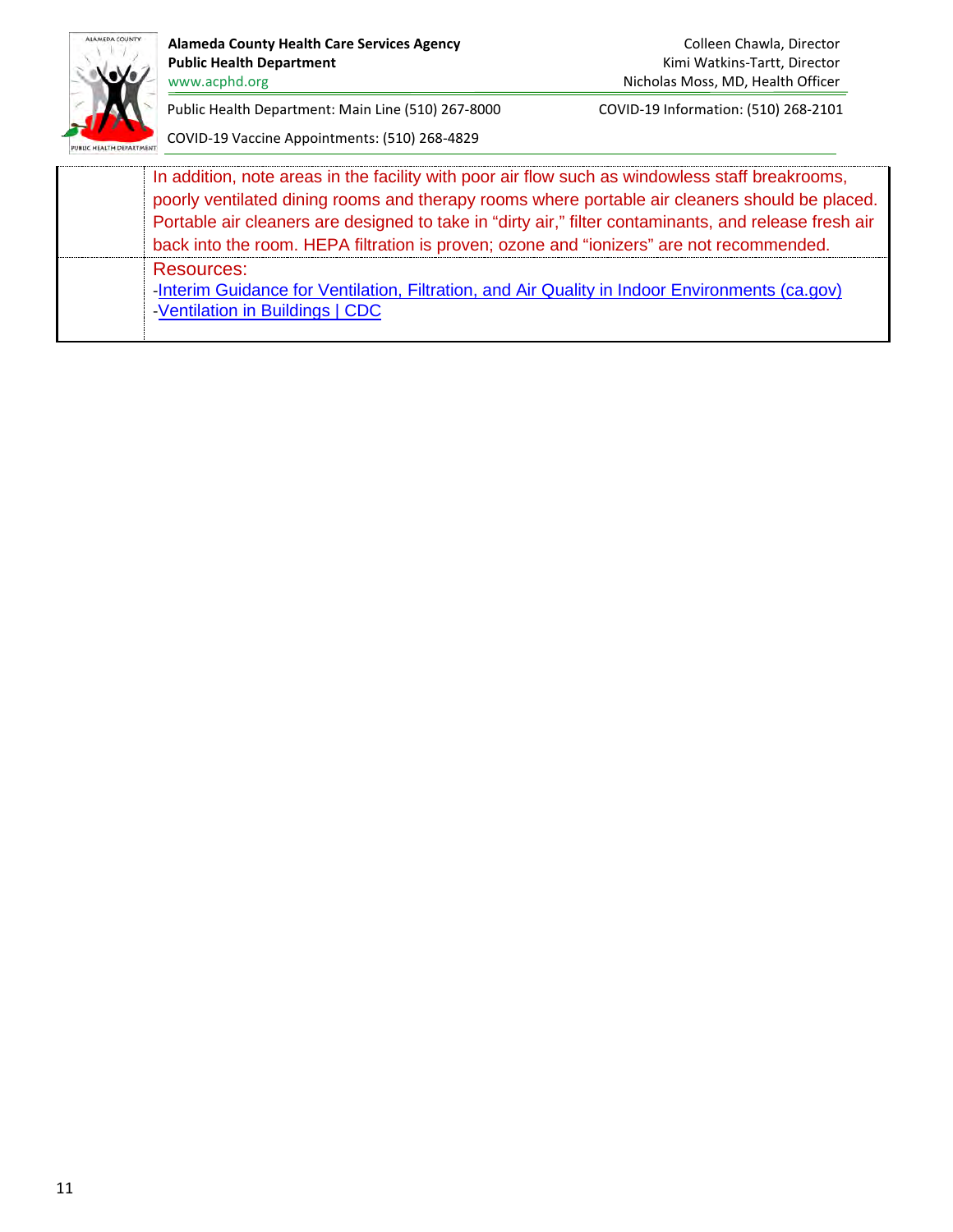

<span id="page-11-0"></span>

| <b>Transmission-Based Precautions and Other Infection Control Measures</b>   |                                                                                                                                                                                                                                                                                                                                                                                                                                                                                                                                                                                 |                                                                                |                                                                                |                                                                               |                                                                   |
|------------------------------------------------------------------------------|---------------------------------------------------------------------------------------------------------------------------------------------------------------------------------------------------------------------------------------------------------------------------------------------------------------------------------------------------------------------------------------------------------------------------------------------------------------------------------------------------------------------------------------------------------------------------------|--------------------------------------------------------------------------------|--------------------------------------------------------------------------------|-------------------------------------------------------------------------------|-------------------------------------------------------------------|
|                                                                              | Follow PPE (Personal Protection Equipment) guidance from your licensing agency:<br>CDSS PIN 21-12 Resident Isolation and Cohorting, Staffing, PPE and Face Coverings<br>CDPH COVID-19 PPE, Resident Placement/Movement, and Staffing Considerations by<br><b>Resident Category</b><br>Include clear and visible signage for PPE donning and doffing and appropriate infection<br>prevention precautions. CDC Instructions for putting on and removing PPE                                                                                                                       |                                                                                |                                                                                |                                                                               |                                                                   |
|                                                                              | Newly Admitted<br>Symptomatic,<br><b>COVID Exposed</b><br>Residents with No<br><b>COVID Positive</b><br>Suspected COVID,<br><b>Residents Under</b><br><b>Residents</b><br><b>Awaiting Test Results</b><br>Recommendation<br><b>Residents</b><br>Observation<br>(Yellow - Exposed)<br><b>COVID Recovered</b><br>(Yellow PUI, Single<br>(Red Area)<br>(Yellow - Observation)<br>$^{++}$                                                                                                                                                                                           |                                                                                |                                                                                |                                                                               | Known Exposure, or<br>(Green Area)                                |
| N95 respirator *                                                             | Yes                                                                                                                                                                                                                                                                                                                                                                                                                                                                                                                                                                             | Room if Available) ##<br>Yes                                                   | Yes                                                                            | $^{++}$<br>Yes                                                                | Yes, during an<br>outbreak.                                       |
| Facemask *                                                                   | Only in crisis if N95<br>not available                                                                                                                                                                                                                                                                                                                                                                                                                                                                                                                                          | Only in crisis if N95<br>not available                                         | Only in crisis if N95<br>not available                                         | Only in crisis if N95<br>not available                                        | Yes                                                               |
| Eye Protection                                                               | Yes                                                                                                                                                                                                                                                                                                                                                                                                                                                                                                                                                                             | Yes                                                                            | Yes                                                                            | Yes                                                                           | Yes, during an<br>outbreak, or per<br><b>Standard precautions</b> |
| Gowns                                                                        | Yes                                                                                                                                                                                                                                                                                                                                                                                                                                                                                                                                                                             | Yes                                                                            | Yes                                                                            | Yes                                                                           | As needed per<br>Enhanced<br>Standard<br>precautions              |
| Gloves with<br>hand hygiene<br>before donning<br>and after<br>doffing gloves | Yes, upon room entry<br>and between<br>residents (if multi-<br>occupancy room)                                                                                                                                                                                                                                                                                                                                                                                                                                                                                                  | Yes, upon room<br>entry and between<br>residents (if multi-<br>occupancy room) | Yes, upon room<br>entry and between<br>residents (if multi-<br>occupancy room) | Yes, upon room entry<br>and between residents<br>(if multi-occupancy<br>room) | As needed per<br>Enhanced<br>Standard<br>precautions              |
|                                                                              | Residents who leave their rooms should always cover their nose and mouth with a well-fitted<br>mask (surgical mask recommended) and physically distance while in the facility. If surgical<br>masks are not available, a clean and dry cloth mask with two or more layers of washable,<br>breathable fabric shall suffice.<br>Use a fit-tested N-95 respirator or equivalent when performing Aerosol Generating Procedures.                                                                                                                                                     |                                                                                |                                                                                |                                                                               |                                                                   |
|                                                                              | <b>CDC Aerosol Generating Procedures list</b>                                                                                                                                                                                                                                                                                                                                                                                                                                                                                                                                   |                                                                                |                                                                                |                                                                               |                                                                   |
|                                                                              | HCP should perform hand hygiene before and after donning and doffing personal protective<br>equipment (PPE). PPE should be discarded after every contact with every resident.                                                                                                                                                                                                                                                                                                                                                                                                   |                                                                                |                                                                                |                                                                               |                                                                   |
|                                                                              | Eye protection should be worn when providing direct care to residents in all areas during<br>Outbreak Response and ensure appropriate cleaning and disinfection after each use if reusable<br>face shields or goggles are used. CDC Eye Protection Strategies<br>Identify dedicated HCP to care for residents with COVID-19 and ensure they are fit-tested for an                                                                                                                                                                                                               |                                                                                |                                                                                |                                                                               |                                                                   |
|                                                                              | N-95 respirator. Fit-testing of N-95 respirators must be performed at least annually or when<br>there is a change in type of mask used. Ask the nurse assigned to your facility about fit testing<br>options. Cal/OSHA enforces CCR, Title 8, Section 5144 which includes a requirement for an<br>employer to develop and implement a written respiratory protection program with required<br>worksite-specific procedures and elements for required respirator use, including, but not limited<br>to, respirator Fit Testing.<br>PIN-21-10 Alameda County Respiratory Resource |                                                                                |                                                                                |                                                                               |                                                                   |
|                                                                              | Source Control protects others and is the use of well-fitting cloth masks, facemasks, or<br>respirators to cover a person's mouth and nose to prevent spread of respiratory secretions                                                                                                                                                                                                                                                                                                                                                                                          |                                                                                |                                                                                |                                                                               |                                                                   |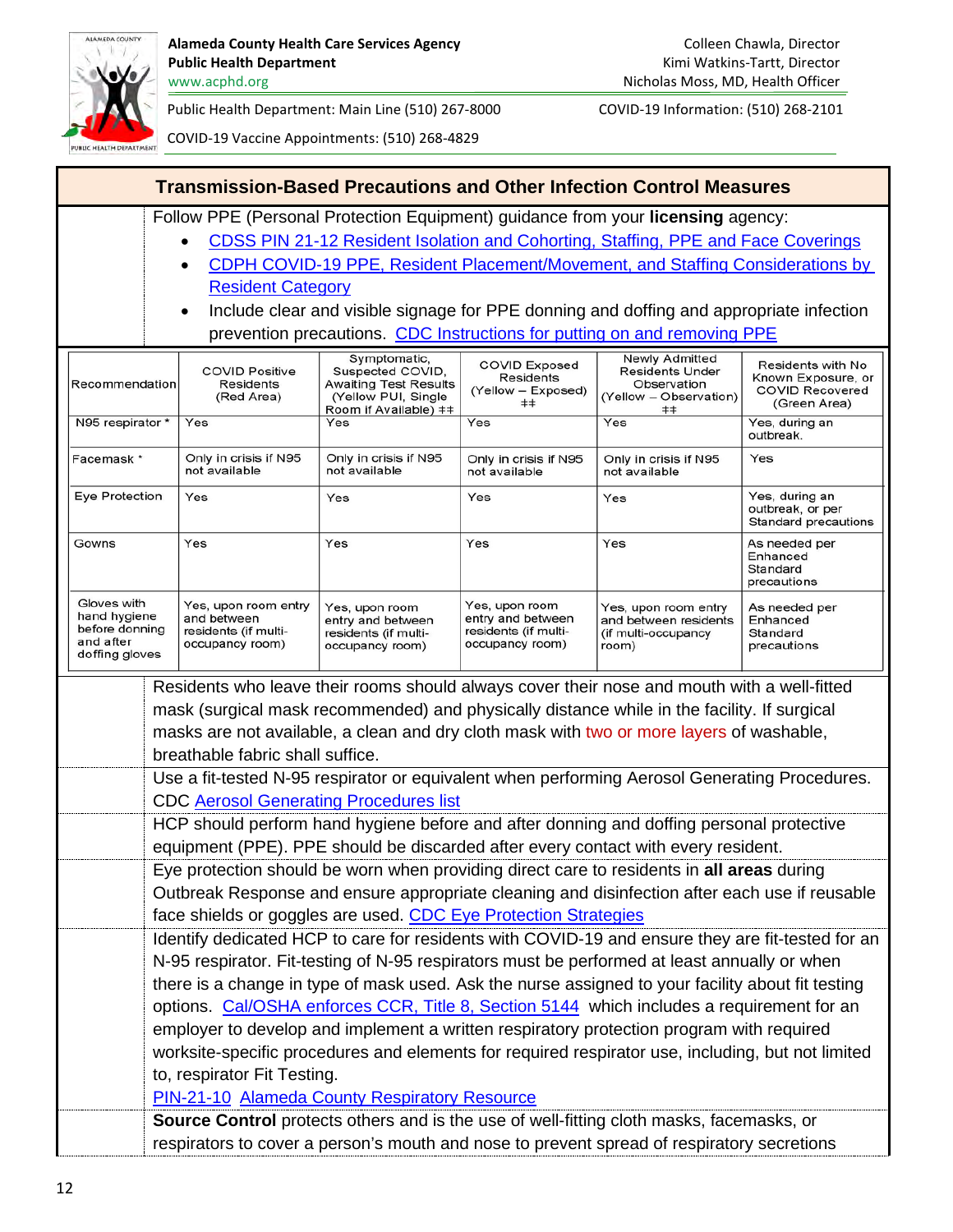

| when they are breathing, talking, sneezing, or coughing. When N95's are used as source                     |
|------------------------------------------------------------------------------------------------------------|
| control (i.e., not used as Personal Protection Equipment, PPE, in the yellow or red zone) they             |
| can be used for the entire shift. A seal check should be performed. The mask should be                     |
| discarded whenever damaged or soiled and whenever it's removed.                                            |
| How do I test the seal on my N95 - CDC Project First Line video                                            |
| N95's for those not up to date with vaccination:                                                           |
| LTCFs are required to offer their unvaccinated staff an N95 mask and encourage them                        |
| to be used for source control.                                                                             |
| Unvaccinated are not required to wear a N95 mask but must always wear a surgical                           |
| mask inside the LTCF                                                                                       |
| AFL 21-28 CDSS PIN 21-32.1 CDSS PIN 21-38                                                                  |
| Educate HCP on hand hygiene, respiratory hygiene, cough etiquette, and document training                   |
| activities. (Consider use of Glo Germ <sup>R</sup> for training of hand hygiene. https://www.glogerm.com/) |
| Ensure all HCP are familiar with Standard, Droplet, and Contact precautions, as well as eye and            |
| respiratory protection, and document training activities.                                                  |
| Verify all HCP can demonstrate competency in proper PPE donning and doffing procedures,                    |
| and document competency assessments. CDC Donning and Doffing PPE CDC Instructions for                      |
| putting on and removing PPE                                                                                |
| Conduct ongoing monitoring of compliance with hand hygiene and PPE procedures and provide                  |
| on-the-spot correction as needed. <b>HAI Training and Resources</b>                                        |
| Ensure an adequate supply of test kits, facemasks, N-95 respirators (in size and model for fit-            |
| tested staff), face shields/goggles, gowns, and gloves. Place supplies in all areas where patient          |
| care is provided. Ensure 1 week supply of PPE at minimum, preferable 30-day supply. CDC                    |
| Burn Rate Calculator is a spreadsheet-based model that will help healthcare facilities plan and            |
| optimize the use of PPE for response to COVID-19.                                                          |
| Ensure an adequate supply of alcohol-based hand rub (at least 60% ethanol or 70%                           |
| isopropanol) and that it is easily accessible both inside and outside every patient room, common           |
| areas and break rooms. Ensure that hand-washing stations are easily accessible and equipped                |
| with soap and paper towels.                                                                                |
| Cohort HCP caring for residents with COVID-19. Do not allow these staff to interact with other             |
| residents or the staff who care for residents without COVID-19. Cohorted HCP staff should not              |
| take breaks with other staff. Provide separate locker rooms, bathrooms and/or break areas if               |
| possible; otherwise, consider staggering the use of these areas and clean and disinfect                    |
| thoroughly after each use.                                                                                 |
| Ensure all unvaccinated HCP practice source control measures and social distancing in the                  |
| break room and other common areas (i.e., HCP wear a facemask and sit more than 6 feet apart                |
| while on break).                                                                                           |
| Whenever possible, bundle care & treatment activities to minimize entries into resident room               |
| (e.g., having clinical staff clean and disinfect high-touch surfaces when in the room), and                |
| minimize the overall number of HCP assigned to the COVID-19 positive cohort.                               |
| Use single-use equipment for residents with COVID-19 infection whenever possible; otherwise,               |
| dedicate reusable medical equipment to residents with COVID-19 infection (e.g., thermometers,              |
| stethoscopes, Hoyer lifts, medication carts, wheelchairs) and clean/disinfect between each use.            |
|                                                                                                            |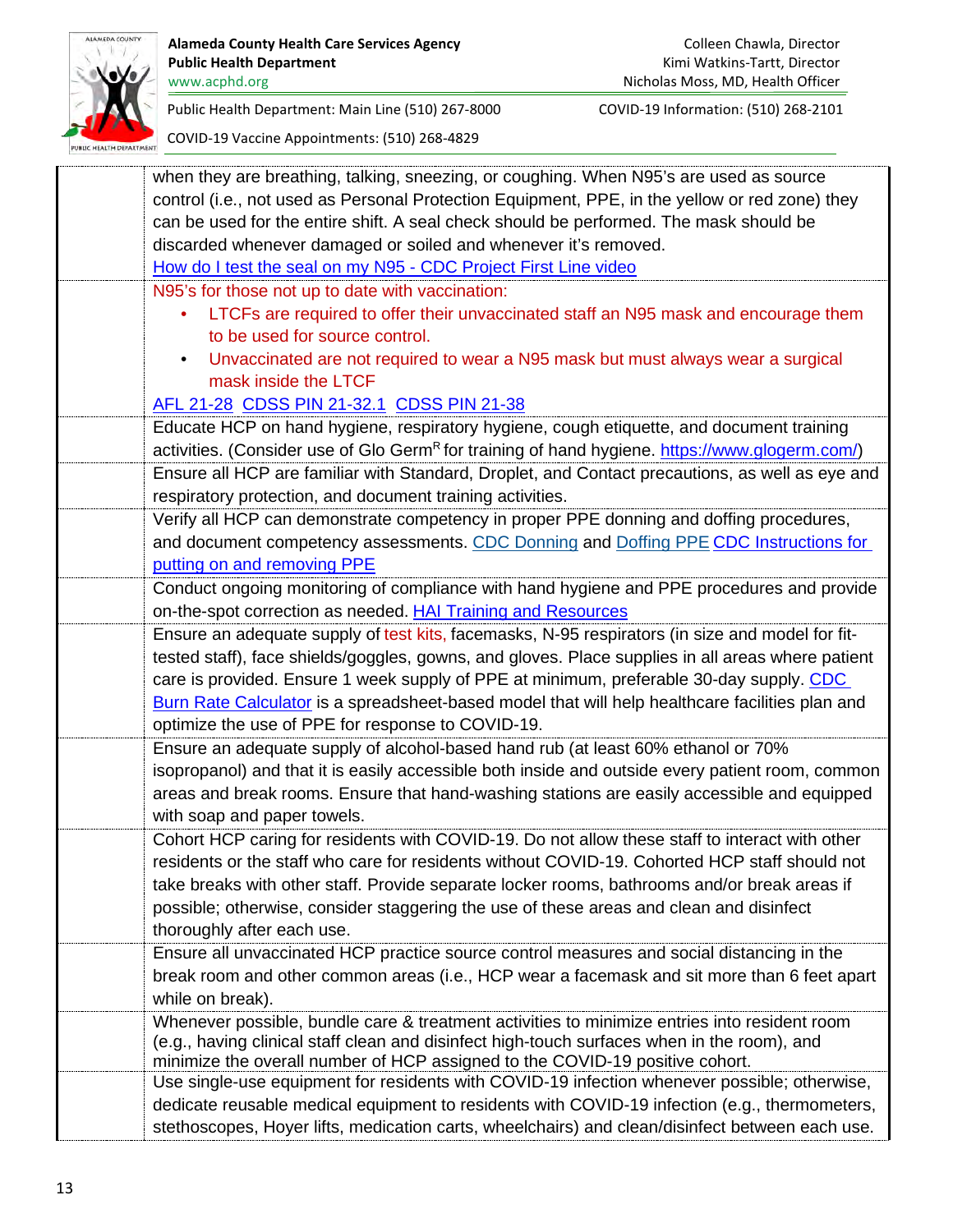

<span id="page-13-1"></span><span id="page-13-0"></span>

| Discontinuation of Transmission-Based Precautions for COVID-19 Recovered Residents<br>(Transferring Out of Red Zone)                                                                                                                                                                                                                                                                                                                                                                                                                                                                                                                                                                                                                                                                                                                                                                                                                                                                                                                                                                                                                                                                                                                                                                                                                                                                                                                    |
|-----------------------------------------------------------------------------------------------------------------------------------------------------------------------------------------------------------------------------------------------------------------------------------------------------------------------------------------------------------------------------------------------------------------------------------------------------------------------------------------------------------------------------------------------------------------------------------------------------------------------------------------------------------------------------------------------------------------------------------------------------------------------------------------------------------------------------------------------------------------------------------------------------------------------------------------------------------------------------------------------------------------------------------------------------------------------------------------------------------------------------------------------------------------------------------------------------------------------------------------------------------------------------------------------------------------------------------------------------------------------------------------------------------------------------------------|
| Discontinuation of transmission-based precautions should be determined by using a time and<br>symptom-based strategy for patients with lab-confirmed or suspected COVID-19 as follows:<br>1. For residents who have never been symptomatic, transmission-based precautions may be<br>discontinued 10 days from date of COVID-19 (+) test.<br>2. For residents who were symptomatic and NOT severely immunocompromised, discontinue<br>Transmission-based precautions after at least 24 hours have passed since last fever<br>(without fever-reducing medications), and improvement in symptoms (e.g., cough,<br>shortness of breath); and at least 10 days have passed since symptoms first appeared.<br>3. For residents with severe or critical illness, transmission-based precautions may be<br>discontinued after at least 24 hours have passed since last fever (without fever-reducing<br>medications), and improvement in symptoms (e.g., cough, shortness of breath); and at<br>least 10 days and up to 20 days since symptoms first appeared. CDC Guidance for<br>Managing Healthcare Personnel with SARS-CoV-2 Infection or Exposure.<br>4. Persons who are <b>moderately or severely immunocompromised</b> may produce replication-<br>competent virus beyond 20 days after symptom onset or, for those who were asymptomatic<br>throughout their infection, the date of their first positive viral test. Consultation with |
| infectious diseases specialists is recommended. Use of a test-based strategy for<br>determining when Transmission-Based Precautions may be discontinued could be<br>considered in these rare situations.<br>The moderately or severely immunocompromised category includes patients under cancer<br>treatment, bone marrow or organ transplant recipients, immune deficiencies, poorly controlled                                                                                                                                                                                                                                                                                                                                                                                                                                                                                                                                                                                                                                                                                                                                                                                                                                                                                                                                                                                                                                       |
| HIV or AIDS, on immunosuppressant medications such as prolonged use of corticosteroids and<br>other immune weakening medications, and patients who were critically ill with COVID-19<br>(intubated and/or in ICU).<br>People with Certain Medical Conditions   CDC                                                                                                                                                                                                                                                                                                                                                                                                                                                                                                                                                                                                                                                                                                                                                                                                                                                                                                                                                                                                                                                                                                                                                                      |
| <b>Environmental Cleaning</b>                                                                                                                                                                                                                                                                                                                                                                                                                                                                                                                                                                                                                                                                                                                                                                                                                                                                                                                                                                                                                                                                                                                                                                                                                                                                                                                                                                                                           |
| Clean and disinfect high-touch surfaces and shared resident care equipment with EPA-<br>registered, healthcare-grade disinfectants. See the EPA Pesticide Registration List: N:<br>Disinfectants for Use Against SARS-CoV-2 for products with label claims against COVID-19.<br>https://www.epa.gov/pesticide-registration/list-n-disinfectants-use-against-sars-cov-2. When<br>dealing with Candida Auris, C. difficile and other resistant organisms refer to other EPA list<br>disinfectants (verify that these are effective against SARS-CoV-2 as well).                                                                                                                                                                                                                                                                                                                                                                                                                                                                                                                                                                                                                                                                                                                                                                                                                                                                           |
| Increase frequency of environmental cleaning to at least twice per shift and whenever surfaces<br>or equipment are soiled or contaminated with body fluids or respiratory secretions. Greater<br>frequency of cleaning will also be needed for any areas where someone must take off their<br>mask to eat or drink.                                                                                                                                                                                                                                                                                                                                                                                                                                                                                                                                                                                                                                                                                                                                                                                                                                                                                                                                                                                                                                                                                                                     |
| Perform Terminal Cleaning when an infected patient (COVID, other infectious agent and/or<br>MDRO) is moved out of one room to another or discharged from the facility.<br><b>Environmental Cleaning Procedures   Environmental Cleaning in RLS   HAI   CDC</b>                                                                                                                                                                                                                                                                                                                                                                                                                                                                                                                                                                                                                                                                                                                                                                                                                                                                                                                                                                                                                                                                                                                                                                          |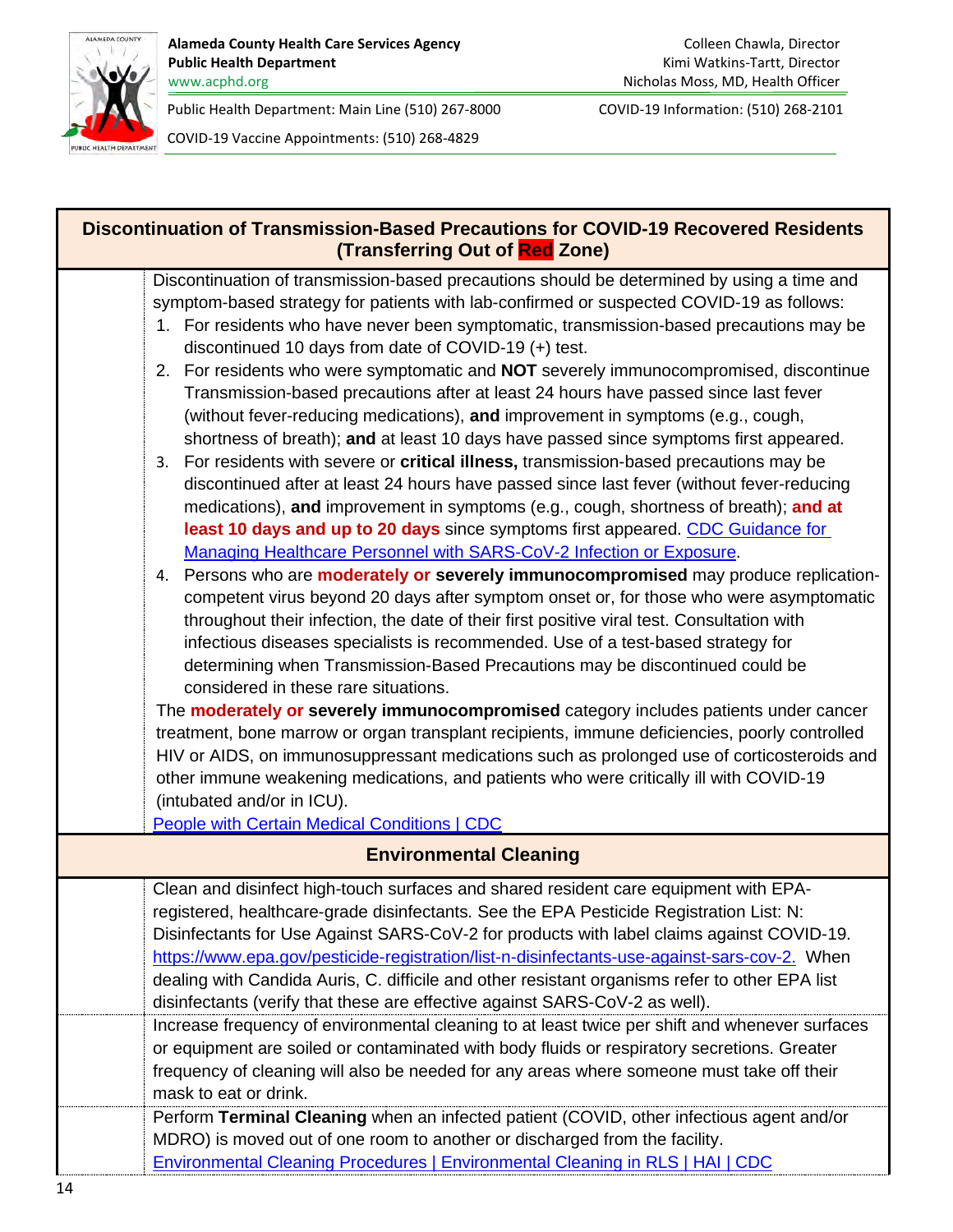

<span id="page-14-0"></span>

| they are easily accessible for all staff to use. |                                                                                                                                                                                                                                                                                                                                                                          |                                                                                                                                      |
|--------------------------------------------------|--------------------------------------------------------------------------------------------------------------------------------------------------------------------------------------------------------------------------------------------------------------------------------------------------------------------------------------------------------------------------|--------------------------------------------------------------------------------------------------------------------------------------|
|                                                  | <b>Managing Staff Illness &amp; Exposure</b>                                                                                                                                                                                                                                                                                                                             |                                                                                                                                      |
| <b>AFL 21-08</b>                                 | In general, during an outbreak in a LTCF, all HCP are considered potentially exposed and may<br>continue working regardless of their vaccination status as long as they remain asymptomatic<br>and are serially tested as part of facility-wide outbreak response testing.<br>Instruct HCP who develop any symptoms suspicious for COVID-19 while at work to immediately |                                                                                                                                      |
|                                                  | stop work, alert their supervisor, leave the facility, and self-isolate at home. These HCP should<br>be tested immediately for COVID-19 if possible, regardless of vaccination status.                                                                                                                                                                                   |                                                                                                                                      |
|                                                  | Instruct HCP who develop symptoms for COVID-19 before work to stay home and report these<br>to their supervisor. Advise HCP to see their Primary Care Physician to determine if symptoms<br>are due to COVID-19 or another diagnosis before returning to work.                                                                                                           |                                                                                                                                      |
|                                                  | Instructions for HCP who test positive for COVID-19:<br>HCP who test positive and are symptomatic (regardless of their vaccination status) should<br>be excluded from work for 10 days from the date of their symptom onset.                                                                                                                                             |                                                                                                                                      |
| <b>Vaccination Status</b>                        | <b>Work Restrictions for asymptomatic HCP with SARS-CoV-2 INFECTION</b><br>Routine work restriction                                                                                                                                                                                                                                                                      | <b>Critical staffing shortage</b>                                                                                                    |
| Up to Date                                       | 5 days* with negative diagnostic<br>test <sup>†</sup> same day or within 24 hours<br>of return-to-work OR<br>10 days without a viral test                                                                                                                                                                                                                                | <5 days with most recent<br>diagnostic test <sup>†</sup> result to<br>prioritize staff placement <sup>#</sup>                        |
| Unvaccinated or not                              | 7 days* with negative diagnostic<br>test <sup>†</sup> same day or within 24 hours<br>of return-to-work OR<br>10 days without a viral test                                                                                                                                                                                                                                | 5 days with most recent<br>diagnostic test <sup><math>\dagger</math></sup> result to<br>prioritize staff placement <sup>#</sup>      |
| Up to Date                                       |                                                                                                                                                                                                                                                                                                                                                                          |                                                                                                                                      |
|                                                  |                                                                                                                                                                                                                                                                                                                                                                          |                                                                                                                                      |
| <b>Vaccination status</b>                        | Work Restrictions for asymptomatic HCP with EXPOSURE to SARS-CoV-2<br><b>Routine work restriction</b>                                                                                                                                                                                                                                                                    |                                                                                                                                      |
| Up to date                                       | No work restrictions with negative<br>diagnostic test <sup>†</sup> upon<br>identification, and at 5-7 days                                                                                                                                                                                                                                                               | <b>Critical staffing shortage</b><br>No work restriction with<br>diagnostic test <sup>†</sup> upon<br>identification and at 5-7 days |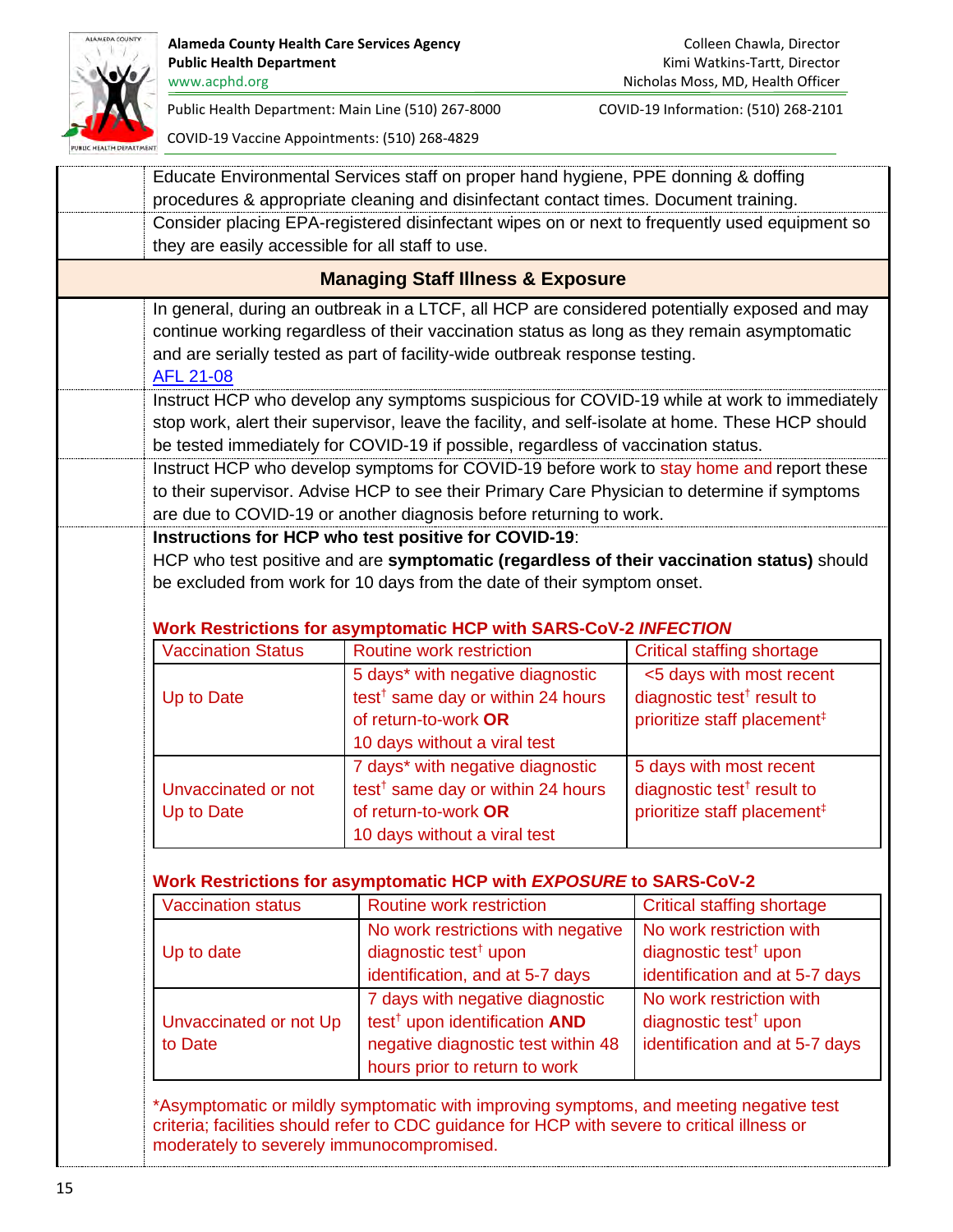

| <sup>†</sup> Either an antigen test or nucleic acid amplification test (NAAT) can be used. Some people may<br>be beyond the period of expected infectiousness but remain NAAT positive for an extended<br>period. Antigen tests typically have a more rapid turnaround time but are often less sensitive<br>than NAAT. Antigen testing is preferred for discontinuation of isolation and return-to-work for<br>SARS-CoV-2 infected HCP and for HCP who have recovered from SARS-CoV-2 infection in the<br>prior 90 days; NAAT is also acceptable if done and negative within 48 hours of return. |
|--------------------------------------------------------------------------------------------------------------------------------------------------------------------------------------------------------------------------------------------------------------------------------------------------------------------------------------------------------------------------------------------------------------------------------------------------------------------------------------------------------------------------------------------------------------------------------------------------|
| <sup>‡</sup> If most recent test is positive, then HCP should provide direct care only for patients/residents<br>with confirmed SARS-CoV-2 infection, preferably in a cohort setting. This may not apply for staff<br>types or in settings where practically infeasible (e.g., Emergency Departments where patient<br>COVID status is unknown) or where doing so would disrupt safe nurse to patient ratios, and for<br>staff who do not have direct patient/resident care roles.                                                                                                                |
| In general, asymptomatic HCP who have recovered from SARS-CoV-2 infection in the<br>prior 90 days do not require work restriction following a higher-risk exposure.                                                                                                                                                                                                                                                                                                                                                                                                                              |
| HCP whose most recent test is positive and are working before meeting routine return-<br>$\bullet$<br>to-work criteria must maintain separation from other HCPs as much as possible (for<br>example, use a separate breakroom and bathroom) and wear a N95 for source control at<br>all times while in the facility.                                                                                                                                                                                                                                                                             |
| Similarly, exposed and not up to date HCP who are working during their quarantine<br>period should also wear a N95 for source control at all times while in the facility until they<br>meet routine return-to-work criteria. Healthcare facilities should make N95 respirators<br>available to any HCP.                                                                                                                                                                                                                                                                                          |
| These HCP are restricted from contact with severely immunocompromised patients.<br>ACPHD HOO 20-05g AFL 21-08 PIN 22-09                                                                                                                                                                                                                                                                                                                                                                                                                                                                          |
| https://www.cdc.gov/coronavirus/2019-ncov/hcp/guidance-risk-assesment-hcp.html                                                                                                                                                                                                                                                                                                                                                                                                                                                                                                                   |
| Please provide Isolation and Quarantine information to staff who test COVID-19 positive or are                                                                                                                                                                                                                                                                                                                                                                                                                                                                                                   |
| quarantined. See ACPHD Isolation and Quarantine Guidance (available in multiple languages)<br>https://covid-19.acgov.org/isolation-quarantine                                                                                                                                                                                                                                                                                                                                                                                                                                                    |
| Utilize CDC Guidance for determining higher risk exposure.                                                                                                                                                                                                                                                                                                                                                                                                                                                                                                                                       |
| <b>CDC Potential Exposure at Work</b>                                                                                                                                                                                                                                                                                                                                                                                                                                                                                                                                                            |
| HCP with higher risk exposure:                                                                                                                                                                                                                                                                                                                                                                                                                                                                                                                                                                   |
| If they are not up to date, they should quarantine as per asymptomatic HCP with                                                                                                                                                                                                                                                                                                                                                                                                                                                                                                                  |
| exposure (see above). During critical staffing shortages, HCP can return to work after                                                                                                                                                                                                                                                                                                                                                                                                                                                                                                           |
| day 7 if they have a negative PCR on day 5 from the exposure and remain                                                                                                                                                                                                                                                                                                                                                                                                                                                                                                                          |
| asymptomatic.                                                                                                                                                                                                                                                                                                                                                                                                                                                                                                                                                                                    |
| AFL 21-08 ACPHD HOO20-060                                                                                                                                                                                                                                                                                                                                                                                                                                                                                                                                                                        |
| If they are up to date, and they remain asymptomatic they do not need to quarantine or<br>$\bullet$<br>be excluded from work and they should be tested for COVID-19 between 5 to 7 days                                                                                                                                                                                                                                                                                                                                                                                                          |
| after an exposure.                                                                                                                                                                                                                                                                                                                                                                                                                                                                                                                                                                               |
| <b>ACPHD HOO20-060</b>                                                                                                                                                                                                                                                                                                                                                                                                                                                                                                                                                                           |
| Work restrictions for fully vaccinated and up to date HCP populations with higher-risk                                                                                                                                                                                                                                                                                                                                                                                                                                                                                                           |
| exposures should still be considered for HCP who have underlying                                                                                                                                                                                                                                                                                                                                                                                                                                                                                                                                 |
| immunocompromising conditions (e.g., organ transplantation, cancer treatment), which                                                                                                                                                                                                                                                                                                                                                                                                                                                                                                             |
| might impact level of protection provided by the COVID-19 vaccine.                                                                                                                                                                                                                                                                                                                                                                                                                                                                                                                               |
| Do NOT require a negative test or doctor's note for return to work.                                                                                                                                                                                                                                                                                                                                                                                                                                                                                                                              |
| Plan for worker absences. Do not require a healthcare provider's note for employees who are                                                                                                                                                                                                                                                                                                                                                                                                                                                                                                      |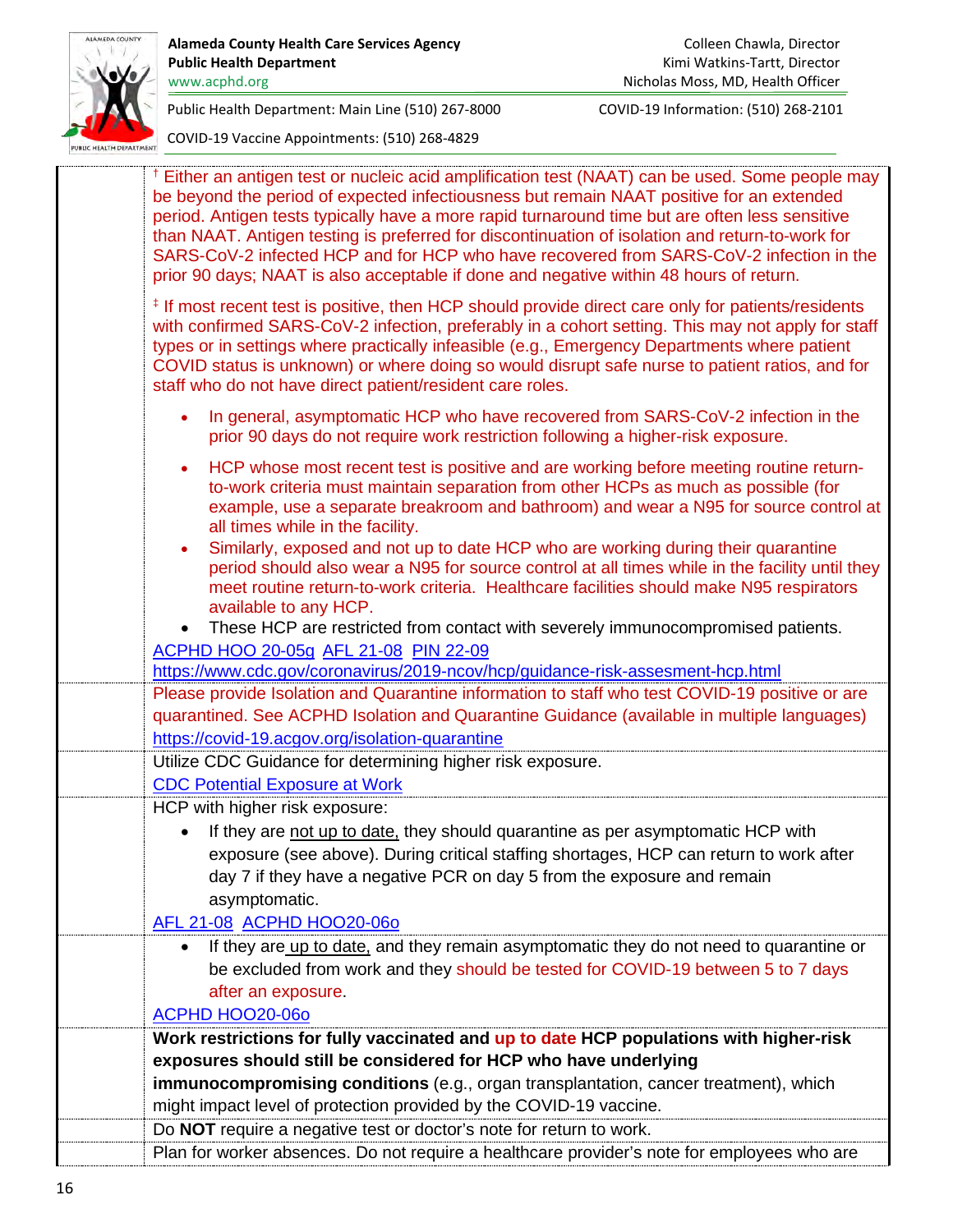

Nicholas Moss, MD, Health Officer

Public Health Department: Main Line (510) 267-8000 COVID-19 Information: (510) 268-2101

<span id="page-16-0"></span>

| sick to validate their illness.                                                                        |
|--------------------------------------------------------------------------------------------------------|
| Facilities must avoid as much as possible using employees who have worked at another                   |
| Licensed Facility or Other Agency in the past 14 days, while maintaining adequate staffing             |
| needs of the facility. If this is unavoidable then consider the following:                             |
| Ask HCP who arrive directly from another facility to change scrubs or uniform prior to                 |
| entering your facility.                                                                                |
| Maintain consistency of assignments as much as possible (same registry staff caring for<br>$\bullet$   |
| the same residents in the same cohort unit).                                                           |
| Instruct HCP who work at multiple facilities to notify all other employers that they are<br>$\bullet$  |
| working at a facility that is currently experiencing an outbreak.                                      |
| Encourage HCP tested routinely at another facility to share these results with all other<br>$\bullet$  |
| employers or to participate in routine surveillance testing at this facility.                          |
| Facilities shall keep a daily log of employees present, identifying any other facilities they have     |
| worked at in the previous 14 days. That log shall be made available to local health department if      |
| requested.                                                                                             |
| <b>Travel Guidance: CDC Travel</b>                                                                     |
| <b>Facility Admissions and Re-admissions</b>                                                           |
| <b>Covid-19 Positive Admissions and Re-admissions:</b>                                                 |
| Facilities must develop plans for managing new admissions and providing care for<br>$\bullet$          |
| residents with COVID-19 who require transmission-based precautions in a Red Zone,                      |
| while still maintaining the capacity to provide care safely for other residents. A negative            |
| test result is not required for admission.                                                             |
| Hospitalized patients with COVID-19 should be discharged when they no longer require<br>$\bullet$      |
| the level of care provided in an acute care setting. Hospital discharge and admission or               |
| re-admission to a facility should not be delayed or prevented due to the COVID-19 status               |
| of the patient. Facilities should be prepared to accept and care for COVID-19 (+)                      |
| patients and provide care safely.                                                                      |
| For new or returning residents who were hospitalized for COVID-19 and are clinically ready for         |
| discharge from the hospital, implement transmission-based precautions and place resident in a          |
| single room in the Red Zone until they qualify for discontinuation of precautions. If a single room    |
| is not available, residents with laboratory-confirmed COVID-19 may be cohorted in the same             |
| room.                                                                                                  |
| Consider these questions when deciding about new admissions, with the priority of preventing           |
| and mitigating spread of COVID-19*.                                                                    |
| 1. Is the facility able to conduct initial testing of residents, and cohort based on test              |
| results, optimally with second round (additional testing) of residents at days 3-7?                    |
| 2. Can the facility isolate, and quarantine residents as described in these                            |
| recommendations?                                                                                       |
| 3. Are all staff trained on the use of infection prevention measures (hand hygiene, PPE                |
| use, cleaning/disinfecting) and can staff maintain hand hygiene (handwashing),                         |
|                                                                                                        |
|                                                                                                        |
| proper use of PPE and cleaning/disinfecting protocols, optimally validated by<br>adherence monitoring? |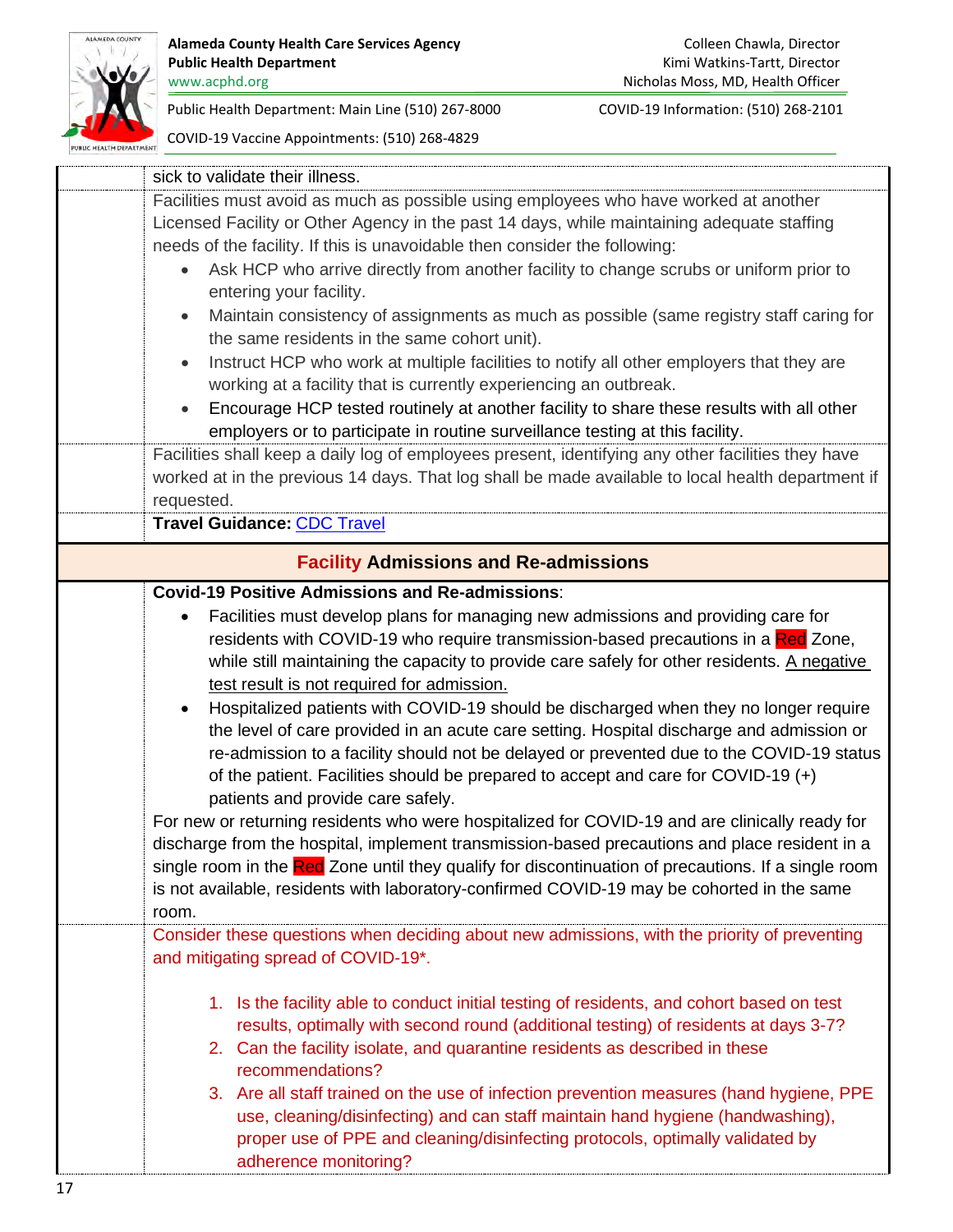<span id="page-17-0"></span>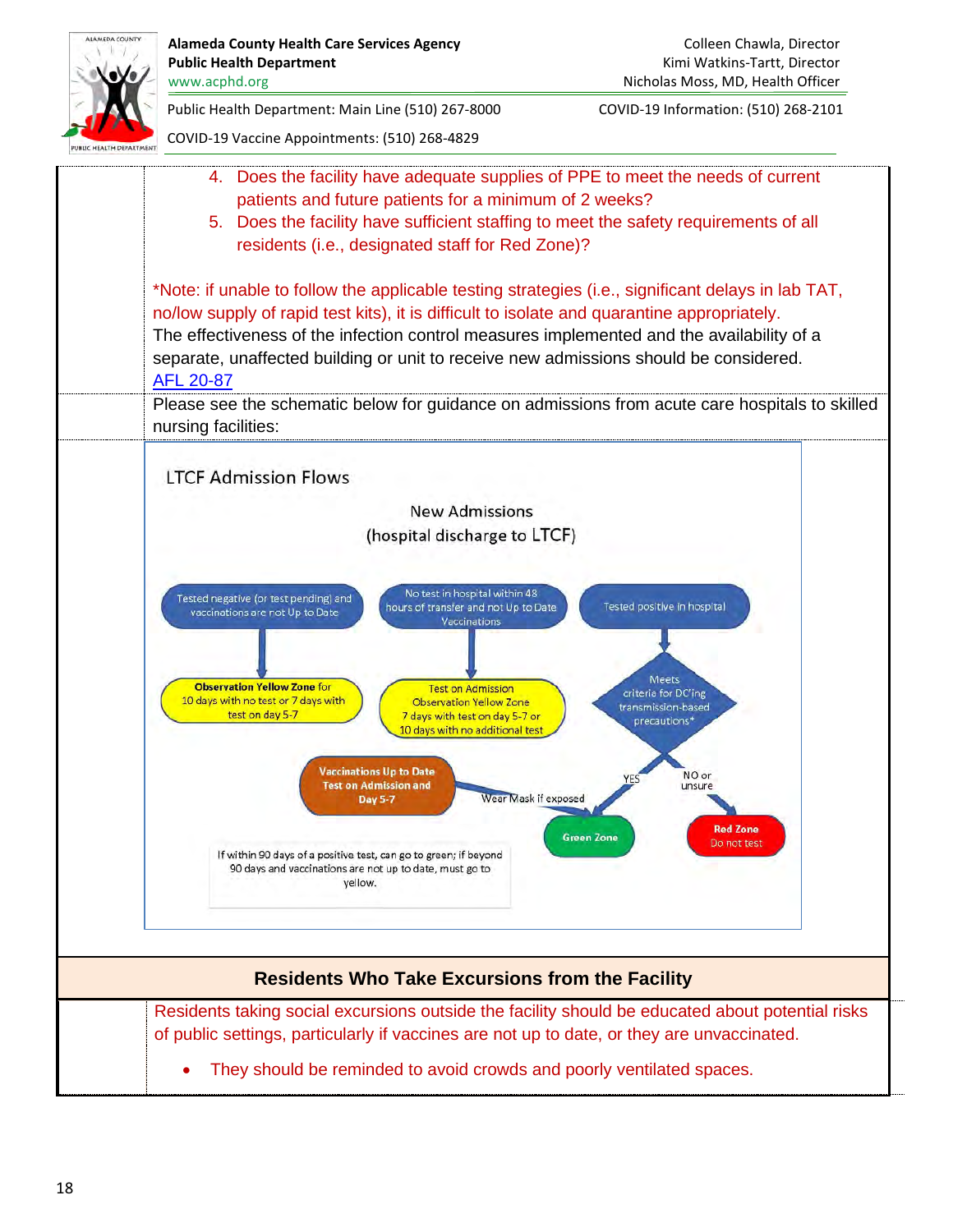

Public Health Department: Main Line (510) 267-8000 COVID-19 Information: (510) 268-2101

<span id="page-18-0"></span>

| They should be encouraged and assisted with adherence to all recommended infection<br>prevention and control measures, including masking, physical distancing, and hand<br>hygiene.                                                                                                                                                                                                                                                                                                                                                                                                                                                                                                                                                                                                |
|------------------------------------------------------------------------------------------------------------------------------------------------------------------------------------------------------------------------------------------------------------------------------------------------------------------------------------------------------------------------------------------------------------------------------------------------------------------------------------------------------------------------------------------------------------------------------------------------------------------------------------------------------------------------------------------------------------------------------------------------------------------------------------|
| If they are visiting friends or family in their homes, they should follow the masking and<br>physical distancing recommendations for visiting with others in private settings as<br>described How to Protect Yourself & Others   CDC                                                                                                                                                                                                                                                                                                                                                                                                                                                                                                                                               |
| Residents who have prolonged close contact (within 6 feet for a cumulative total of 15<br>$\bullet$<br>minutes or more over a 24-hour period) with someone with SARS-CoV-2 infection while<br>outside the facility should quarantine in the yellow-observation and be tested<br>immediately, and at 5-7 days after exposure prior to return to their usual room in green-<br>unexposed/recovered area, regardless of their vaccination status.                                                                                                                                                                                                                                                                                                                                     |
| AFL 22-07 CDSS PIN 21-17.2                                                                                                                                                                                                                                                                                                                                                                                                                                                                                                                                                                                                                                                                                                                                                         |
| <b>Managing Family, Visitors, and Volunteers</b>                                                                                                                                                                                                                                                                                                                                                                                                                                                                                                                                                                                                                                                                                                                                   |
| While it is safer for visitors not to enter the facility during an outbreak investigation,<br>visitors must still be allowed in the facility. Visitors should be made aware of the potential<br>risk of visiting during an outbreak investigation and adhere to the core principles of infection<br>prevention. If residents or their representative would like to have a visit during an outbreak<br>investigation, they should wear face coverings or masks during visits, regardless of vaccination<br>status, and visits should ideally occur in the resident's room. Facilities may contact their local<br>health authorities for guidance or direction on how to structure their visitation to reduce the risk<br>of COVID-19 transmission during an outbreak investigation. |
| Any visitor entering the facility, regardless of their vaccination status, must adhere to the<br>following:                                                                                                                                                                                                                                                                                                                                                                                                                                                                                                                                                                                                                                                                        |
| Facilities must: (1) verify visitors are fully vaccinated, or (2) for unvaccinated or<br>incompletely vaccinated visitors, verify documentation of a negative SARS-CoV-2 test.                                                                                                                                                                                                                                                                                                                                                                                                                                                                                                                                                                                                     |
| LTCF's must verify visitors are fully vaccinated or have provided evidence of a negative SARS-<br>CoV-2 test within one day of visitation for antigen tests, and within two days of visitation for PCR<br>tests for indoor visitation. Visitors that are unvaccinated or incompletely vaccinated or are<br>unable to show a negative SARS-CoV-2 test may only have an outdoor visit.                                                                                                                                                                                                                                                                                                                                                                                               |
| AFL 22-07 QSO-20-39 PIN 22-07-ASC CDPH HOO Requirements for Visitors                                                                                                                                                                                                                                                                                                                                                                                                                                                                                                                                                                                                                                                                                                               |
| All visitors must be screened for fever and COVID-19 symptoms and/or exposure within<br>$\bullet$<br>the prior 14 days to another person with COVID-19; if a visitor has COVID-19 symptoms<br>or has been in close contact with a confirmed positive case, they must reschedule their<br>visit, regardless of their vaccination status.<br>All visitors must wear a well-fitting face mask with good filtration (N95, KF94, KN95, or<br>surgical masks are preferred over cloth face coverings) and perform hand hygiene upon<br>entry and in all common areas in the facility;                                                                                                                                                                                                    |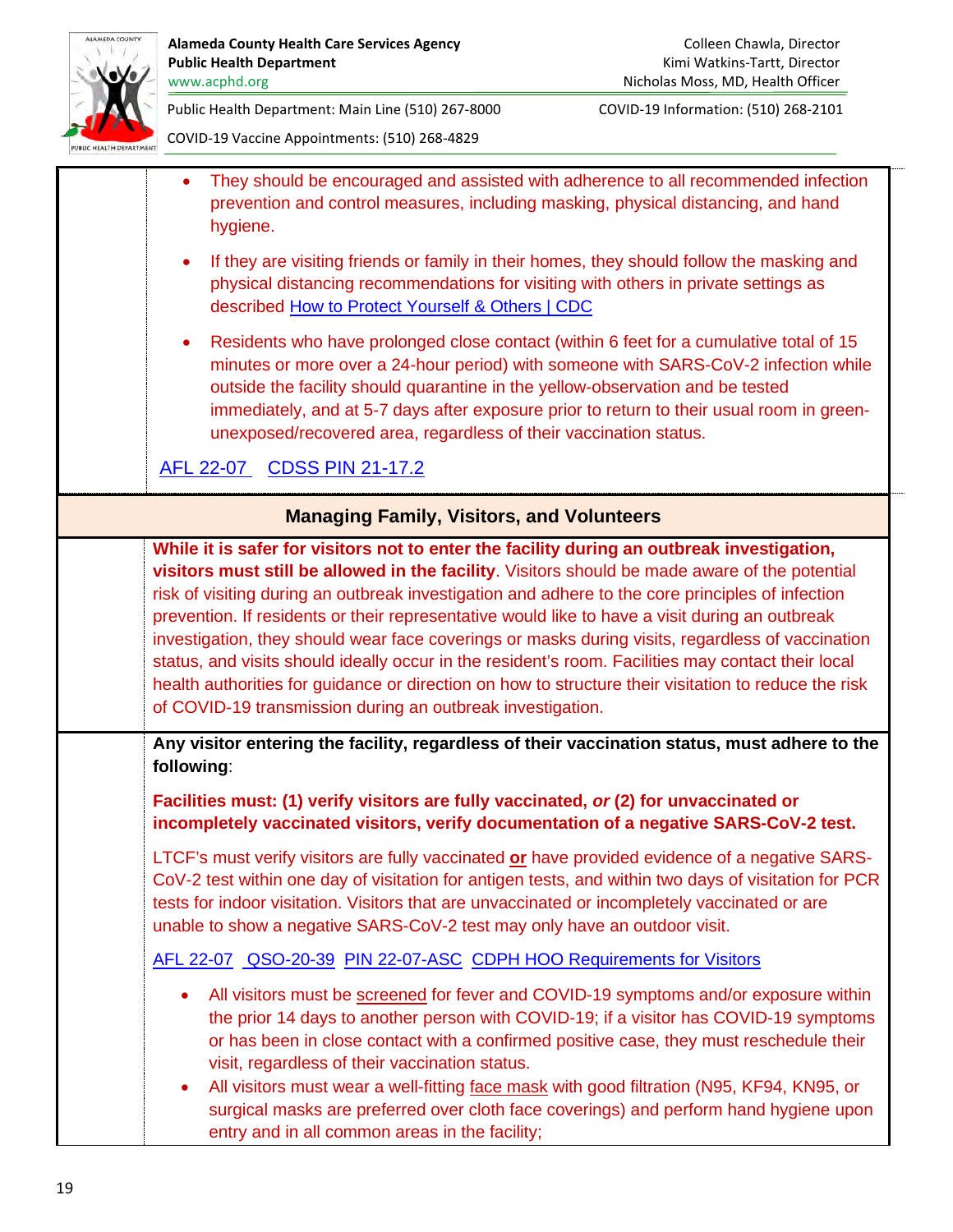

| If personal protective equipment (PPE) is required for contact with the resident due to<br>$\bullet$<br>quarantine or COVID-19 positive isolation status (including fully vaccinated visitors), it<br>must be donned and doffed according to instruction by HCP.<br>Facilities should limit visitor movement in the facility, regardless of the visitor's<br>$\bullet$<br>vaccination status; for example, visitors should not walk around the hallways of the<br>facility and should go directly to and from the resident's room or designated visitation<br>area.<br>For visitors who visit for multiple consecutive days, proof of negative test is only required<br>$\bullet$<br>every third day.<br>Unvaccinated or incompletely vaccinated visitors with history of COVID-19 within the<br>٠<br>prior 90 days may provide documentation of recovery from COVID-19 in lieu of testing. |
|---------------------------------------------------------------------------------------------------------------------------------------------------------------------------------------------------------------------------------------------------------------------------------------------------------------------------------------------------------------------------------------------------------------------------------------------------------------------------------------------------------------------------------------------------------------------------------------------------------------------------------------------------------------------------------------------------------------------------------------------------------------------------------------------------------------------------------------------------------------------------------------------|
| Either antigen or PCR testing is acceptable for testing.<br>٠                                                                                                                                                                                                                                                                                                                                                                                                                                                                                                                                                                                                                                                                                                                                                                                                                               |
| Visitors who have tested positive for COVID-19 should not be permitted to visit or<br>should be asked to leave if they are still within their isolation period (within 10<br>days of their positive test).                                                                                                                                                                                                                                                                                                                                                                                                                                                                                                                                                                                                                                                                                  |
| Visitors who are unable to adhere to these core principles of COVID-19 infection                                                                                                                                                                                                                                                                                                                                                                                                                                                                                                                                                                                                                                                                                                                                                                                                            |
| prevention should not be permitted to visit.                                                                                                                                                                                                                                                                                                                                                                                                                                                                                                                                                                                                                                                                                                                                                                                                                                                |
| QSO 20-39 CDSS PIN 22-07                                                                                                                                                                                                                                                                                                                                                                                                                                                                                                                                                                                                                                                                                                                                                                                                                                                                    |
| Visitors who are visiting a resident in critical condition, when death may be imminent, are<br>exempt from the vaccination and testing requirements, however, must comply with all infection<br>control and prevention requirements applicable for indoor visits.                                                                                                                                                                                                                                                                                                                                                                                                                                                                                                                                                                                                                           |
| Safe, outdoor visitation may continue during an outbreak regardless visitor vaccination status.<br>Outdoor visitation is preferred because it poses a lower risk of transmission due to increased<br>space and airflow.                                                                                                                                                                                                                                                                                                                                                                                                                                                                                                                                                                                                                                                                     |
| If a resident is not able to leave their room or otherwise meet with visitors outdoors, the<br>visitation may take place indoors even for visitors who cannot provide vaccine verification or a<br>negative test; however, these visits cannot take place in common areas, or in the resident's<br>room if the roommate is present. The visitor must wear a well-fitted mask with good filtration<br>(N95, KF94, KN95, or surgical masks are preferred over cloth face coverings) and the resident<br>must also wear a well-fitting face mask at all times and physically distance.                                                                                                                                                                                                                                                                                                         |
| Facilities must have a plan in place for tracking verified visitor vaccination status or<br>documentation of a negative SARS-CoV-2 test.                                                                                                                                                                                                                                                                                                                                                                                                                                                                                                                                                                                                                                                                                                                                                    |
| Visitors can access a digital copy of their COVID-19 vaccine record at<br>https://myvaccinerecord.cdph.ca.gov/                                                                                                                                                                                                                                                                                                                                                                                                                                                                                                                                                                                                                                                                                                                                                                              |
| <b>Guidance on Physical Contact:</b><br><b>CDPH: AFL 22-07</b><br>Outdoor visits between residents and all visitors who are fully vaccinated, must be<br>$\bullet$<br>conducted with face masks and may include physical contact (e.g., hugs, holding<br>hands).<br>Indoor visits must be conducted with both the resident and visitor wearing a well-fitting<br>$\bullet$<br>face mask. If both the resident and visitor are fully vaccinated, they do not need to                                                                                                                                                                                                                                                                                                                                                                                                                         |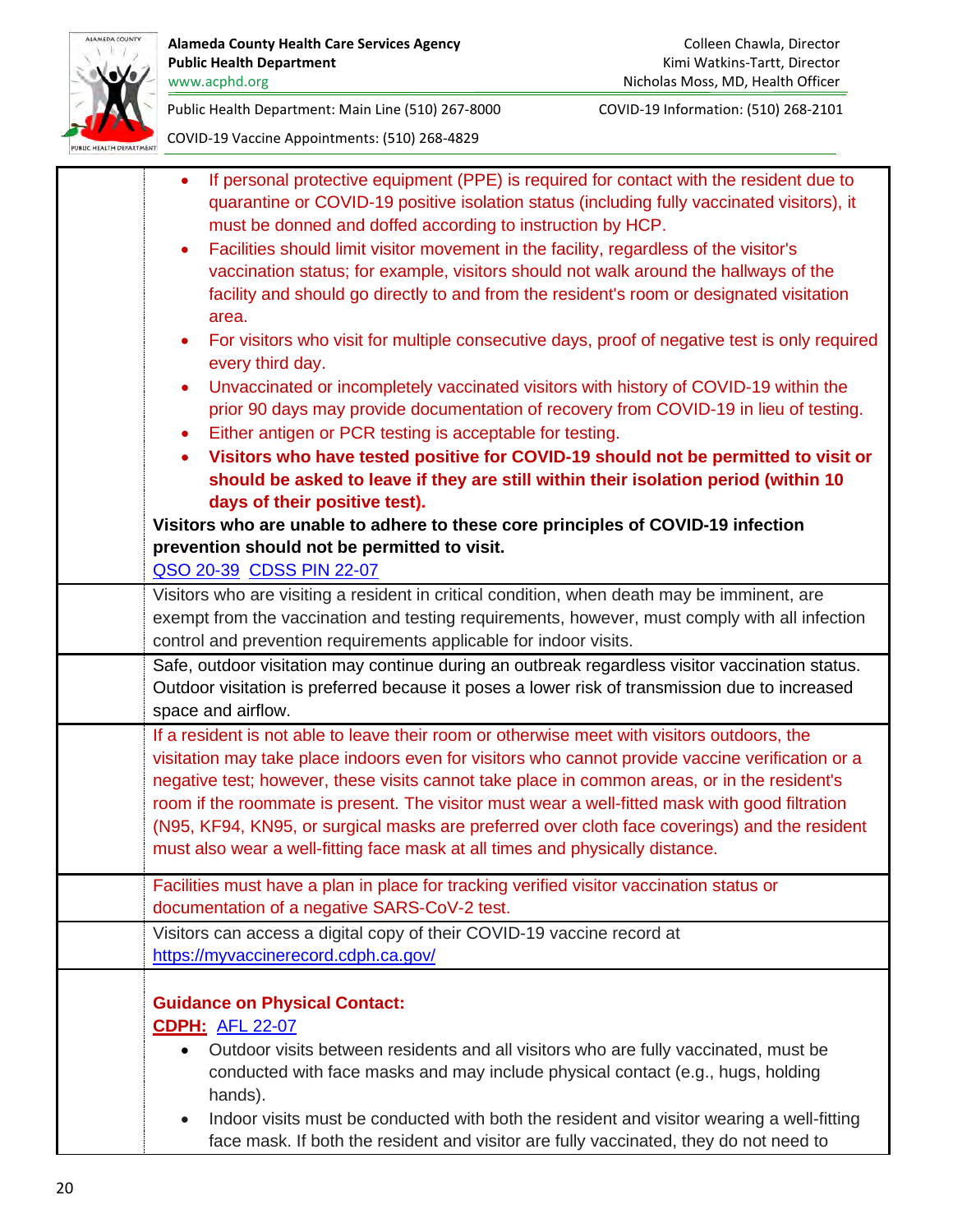

| physically distance and can include physical contact (e.g., hugs, holding hands) but must                       |
|-----------------------------------------------------------------------------------------------------------------|
| wear a well-fitting face mask while in the resident's room unless eating or drinking.                           |
| Visits for residents who share a room should be conducted in a separate indoor space or<br>$\bullet$            |
| with the roommate not present in the room (if possible), regardless of the roommate's                           |
| vaccination status.                                                                                             |
| Unvaccinated residents may also choose to have physical touch based on their<br>$\bullet$                       |
| preferences and needs, such as with support persons for individuals with disabilities and                       |
| visitors participating in certain religious practices, including in end-of-life situations. In                  |
| these situations, unvaccinated residents (or their representative) and their visitors should                    |
| be advised of the risks of physical contact prior to the visit. Visitors should also                            |
| physically distance from other residents and staff in the facility. QSO-20-39-NH<br><b>CDSS: CDSS PIN 22-07</b> |
| • Visitors and residents may have close contact (including touch, hugs, assisting with                          |
| activities of daily living, etc.) while both the visitor and the resident perform hand hygiene                  |
| before and after contact and are wearing a well fitted face mask with good filtration                           |
| <b>Summary Table of Updated Visitation Guidance (03/01/2022)</b>                                                |
|                                                                                                                 |
| New Visitation Requirements for SNFs and CDSS licensed RCFEs and ARFs as of                                     |
| 03/01/2022                                                                                                      |
|                                                                                                                 |
| AFL 22-07 issued 2/7/22 and PIN 22-07 issued 2/7/22                                                             |
|                                                                                                                 |
| Indoor Visitation is always allowed for all residents regardless of the vaccination status                      |
| of the resident or the location (green, yellow, red zone) of the resident if -                                  |
| The visitor is *fully vaccinated, or -<br>$\bullet$                                                             |
| The visitor has a negative SARS CoV-2 test, or -<br>$\bullet$                                                   |
| The visitor has had SARS CoV-2 infection and recovered in the last 90 days                                      |
| Adequate documentation is required.                                                                             |
| Outdoor Visitation only - For visitors who are unvaccinated, or do not have proof of a                          |
| negative test (and have not had SARS CoV-2 infection and recovered in the last 90 days)                         |
| Note – if a resident is unable to leave their room to meet with visitors outdoors, or the                       |
| resident is in critical condition, the visitation may take place indoors under strict                           |
| infection control protocols                                                                                     |
| <b>PPE requirements for visitors:</b>                                                                           |
| Visitors and residents always wear a well-fitting mask while visiting together<br>$\bullet$                     |
| Visitors must wear other PPE as directed by facility healthcare staff<br>$\bullet$                              |
| Visitors must physically distance from others<br>$\bullet$                                                      |
| Vaccinated residents and staff can have close contact if wearing a well fitted<br>$\bullet$                     |
| mask                                                                                                            |
| *Fully vaccinated only, they do not have to show evidence of the booster dose.                                  |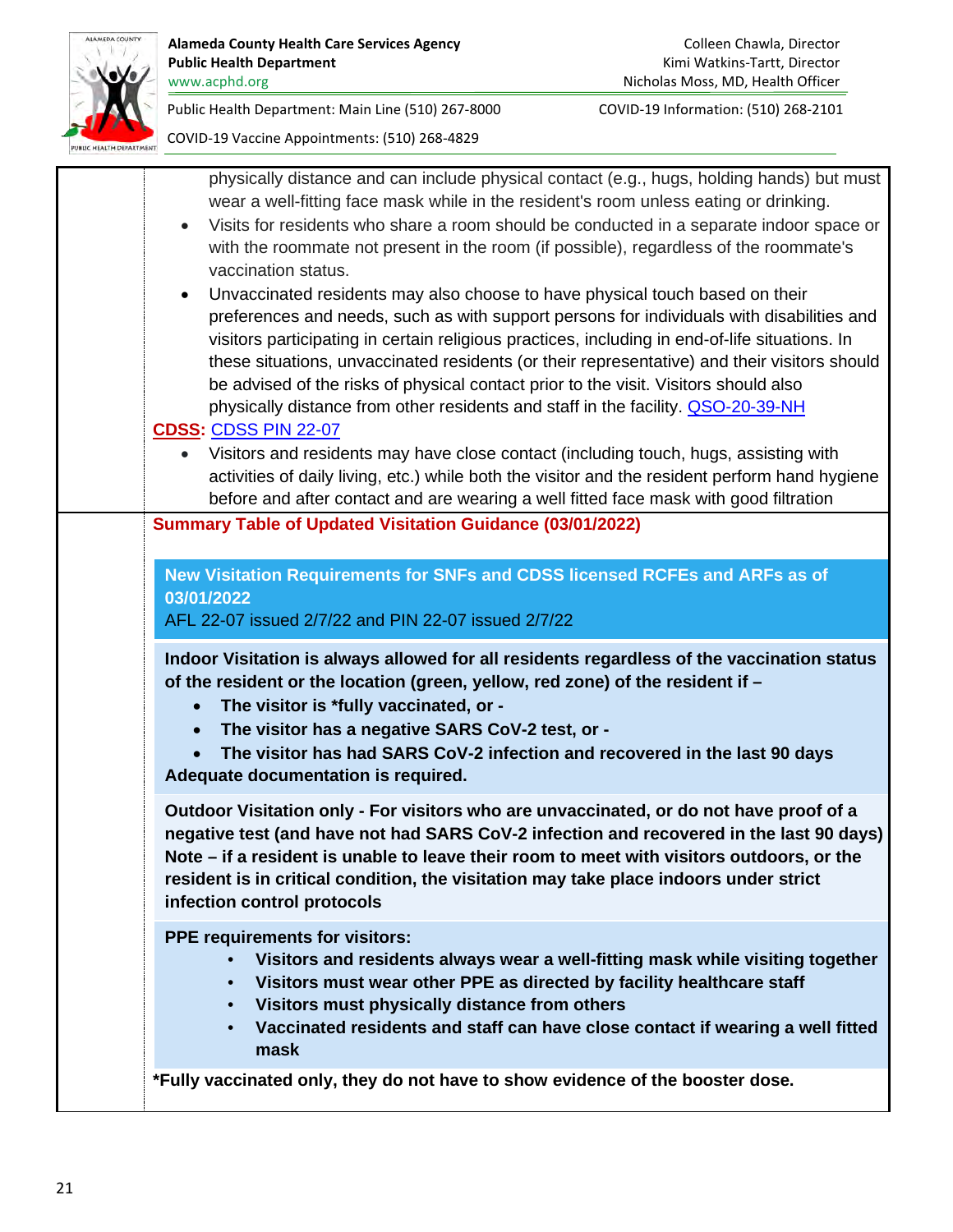

<span id="page-21-2"></span><span id="page-21-1"></span><span id="page-21-0"></span>hospitals and nursing homes. Healthcare settings should continue to use community transmission rates and continue to follow CDC's infection prevention and control recommendations for healthcare settings. [Community Transmission Alameda County](https://covid.cdc.gov/covid-data-tracker/#county-view?list_select_state=California&data-type=Risk&list_select_county=6001)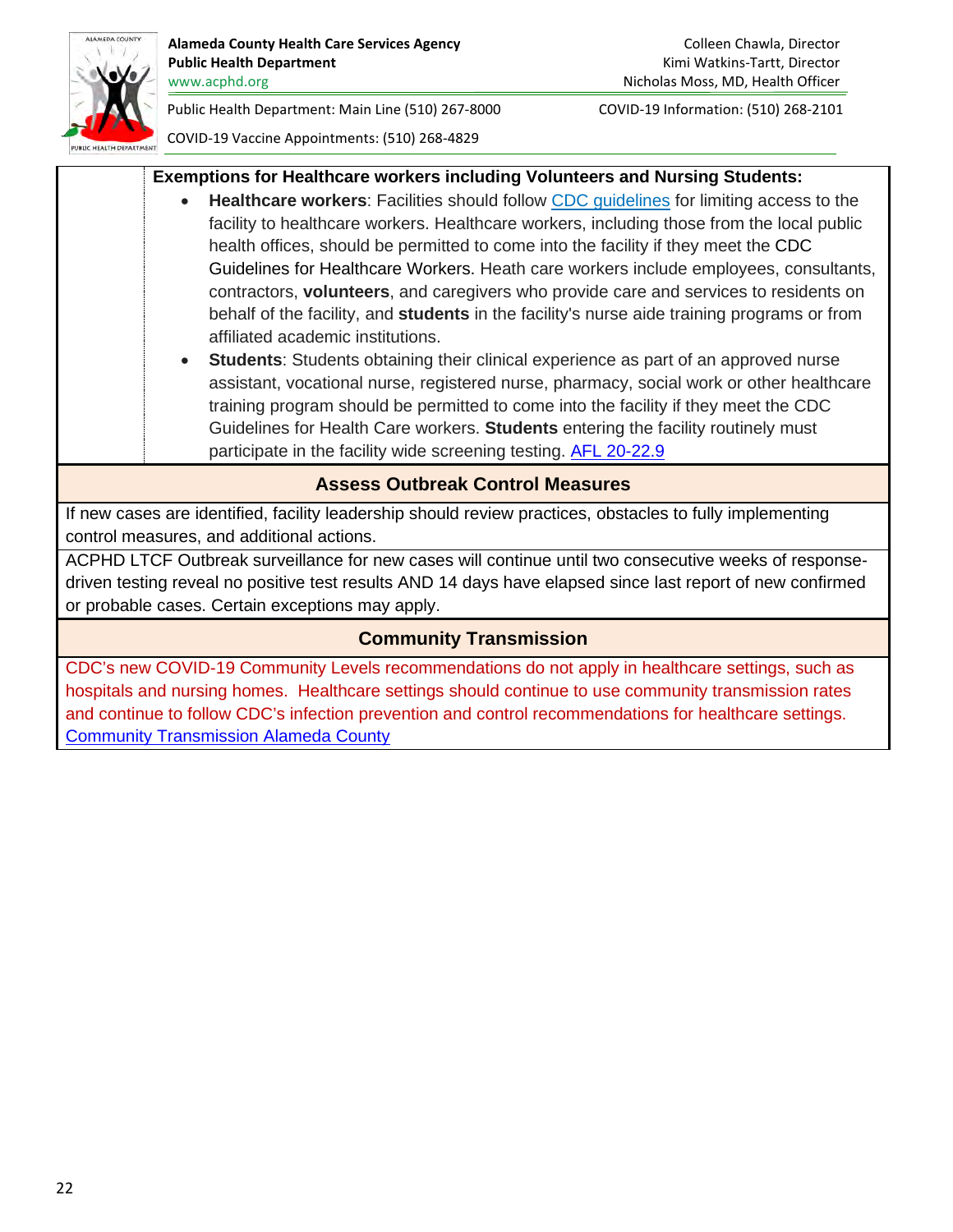

COVID-19 Vaccine Appointments: (510) 268-4829

## **Additional Resources:**

## *ACPHD*

- [COVID-Influenza-like-Illness \(C-ILI\) Guidance](https://covid-19.acgov.org/covid19-assets/docs/clinical-guidance/c-ili-packet-for-facilities-2021.11.23.pdf)
- [Fit-Testing Resources](https://covid-19.acgov.org/covid19-assets/docs/clinical-guidance/ltcf-respiratory-resources-2021.06.02.pdf)
- [COVID-19 Long Term Care Facility Webpage](https://covid-19.acgov.org/ltcf)

## *CDC*

- [Nursing Homes and Long-Term Care](https://www.cdc.gov/coronavirus/2019-ncov/hcp/nursing-home-long-term-care.html)
- [Infection Prevention Training](https://www.cdc.gov/longtermcare/training.html)
- [PPE Burn Rate Calculator](https://www.cdc.gov/coronavirus/2019-ncov/hcp/ppe-strategy/burn-calculator.html)
- Duration of Isolation and Precautions for Adults with COVID-19: [Ending Isolation](https://www.cdc.gov/coronavirus/2019-ncov/hcp/duration-isolation.html)
- Interim Guidance: [Discontinuation of Transmission-Based Precautions](https://www.cdc.gov/coronavirus/2019-ncov/hcp/disposition-hospitalized-patients.html)
- [Interim Guidance for Managing HCP with SARS-CoV-2 Infection or Exposure to SARS-CoV-2](https://www.cdc.gov/coronavirus/2019-ncov/hcp/guidance-risk-assesment-hcp.html)
- [PPE Donning and Doffing Sequence and Signs](https://www.cdc.gov/niosh/npptl/pdfs/PPE-Sequence-508.pdf)
- [YouTube-How to Safely Take Off PPE](https://www.youtube.com/watch?v=PQxOc13DxvQ)
- [YouTube-How to Safely Put On PPE](https://youtu.be/H4jQUBAlBrI)

# *CAHF*

- [YouTube-Creating Airborne Infection Isolation Rooms \(AIIR\) for Long-Term Care](https://www.youtube.com/watch?v=QeopCD98Ksw) 6-21-21
- [YouTube-Understanding the Effects of Wildfire Smoke in the Long-Term Care setting](https://www.youtube.com/watch?v=qjfqc3G3d5o) 6-21-21

# *CDSS*

- [All COVID-19 ASC PINs by Topic](https://cdss.ca.gov/inforesources/cdss-programs/community-care-licensing/covid-19-information-and-resources/covid-19-asc-pins)
- [PIN 21-32.1 Staff Testing and Masking Guidance](https://cdss.ca.gov/Portals/9/CCLD/PINs/2021/ASC/PIN-21-32-1-ASC.pdf) 8/11/21
- [PIN 21-23-ASC Quarantine and Isolation Guidance](https://www.cdss.ca.gov/Portals/9/CCLD/PINs/2021/ASC/PIN-21-23-ASC.pdf) 4/20/2021
- [PIN 21-17.2-ASC Visitation, Communal Dining, Group Activities, Non-essential Services, Outings, New](https://www.cdss.ca.gov/Portals/9/CCLD/PINs/2021/ASC/PIN-21-17-2-ASC.pdf) [Admissions and Entertainment](https://www.cdss.ca.gov/Portals/9/CCLD/PINs/2021/ASC/PIN-21-17-2-ASC.pdf) 5/14/2021
- [PIN-21-49-ASC Updated Guidance on Communal Dining, Group Activities, Entertainment, Non](https://cdss.ca.gov/Portals/9/CCLD/PINs/2021/ASC/PIN-21-49-ASC.pdf)[essential Services and Transportation](https://cdss.ca.gov/Portals/9/CCLD/PINs/2021/ASC/PIN-21-49-ASC.pdf) supersedes in part PIN 21-17.2 11/17/22
- PIN 22-07-ASC Updated Statewide [Visitation Waiver, Testing and Vaccination Verification](https://cdss.ca.gov/Portals/9/CCLD/PINs/2022/ASC/PIN-22-07-ASC.pdf) 2/7/22
- [PIN-22-09-ASC Updated Guidance on Quarantine](https://cdss.ca.gov/Portals/9/CCLD/PINs/2022/ASC/PIN-22-09-ASC.pdf) and Isolation for Facility Staff 2/14/22
- [PIN 21-16 Guidance on the Use of Antigen Tests](https://www.cdss.ca.gov/Portals/9/CCLD/PINs/2021/ASC/PIN-21-16-ASC.pdf)
- [PIN 21-30 CDPH Antigen Testing Program for CDSS Facilities](https://cdss.ca.gov/Portals/9/CCLD/PINs/2021/ASC/PIN-21-30-ASC.pdf)

# *CDPH*

- **[CDPH Guidance by Topic](https://www.cdph.ca.gov/Programs/CID/DCDC/Pages/Guidance.aspx)**
- [AFL 20-53](https://www.cdph.ca.gov/Programs/CHCQ/LCP/Pages/AFL-20-53.aspx) COVID-19 Mitigation Plan Recommendations for Testing of HCP & Residents at SNF
- [AFL 20-74 Recommendations PPE, Resident Placement/Movement, and Staffing in SNF's](https://www.cdph.ca.gov/Programs/CHCQ/LCP/Pages/AFL-20-74.aspx)
- [AFL 21-28](https://www.cdph.ca.gov/Programs/CHCQ/LCP/Pages/AFL-21-28.aspx) COVID-19 Testing, Vaccination Verification and PPE for HCP at SNF's
- [AFL 21-34](https://www.cdph.ca.gov/Programs/CHCQ/LCP/Pages/AFL-21-34.aspx) COVID-19 Vaccine Requirement for Healthcare Personnel (HCP)
- [AFL 21-08](https://www.cdph.ca.gov/programs/chcq/lcp/pages/afl-21-08.aspx) Guidance on Quarantine and Isolation for Health Care Personnel (HCP) and Return to Work for HCP with COVID-19
- [AFL 22-07](https://www.cdph.ca.gov/Programs/CHCQ/LCP/Pages/AFL-22-07.aspx) Guidance for Limiting the Transmission of COVID-19 in Skilled Nursing Facilities
- [Requirements for Visiting Nursing Homes Flyer](https://www.cdph.ca.gov/Programs/OPA/CDPH%20Document%20Library/Toolkits/hospital-visitation/Requirements-for-Visitors-in-Health-Settings.pdf)